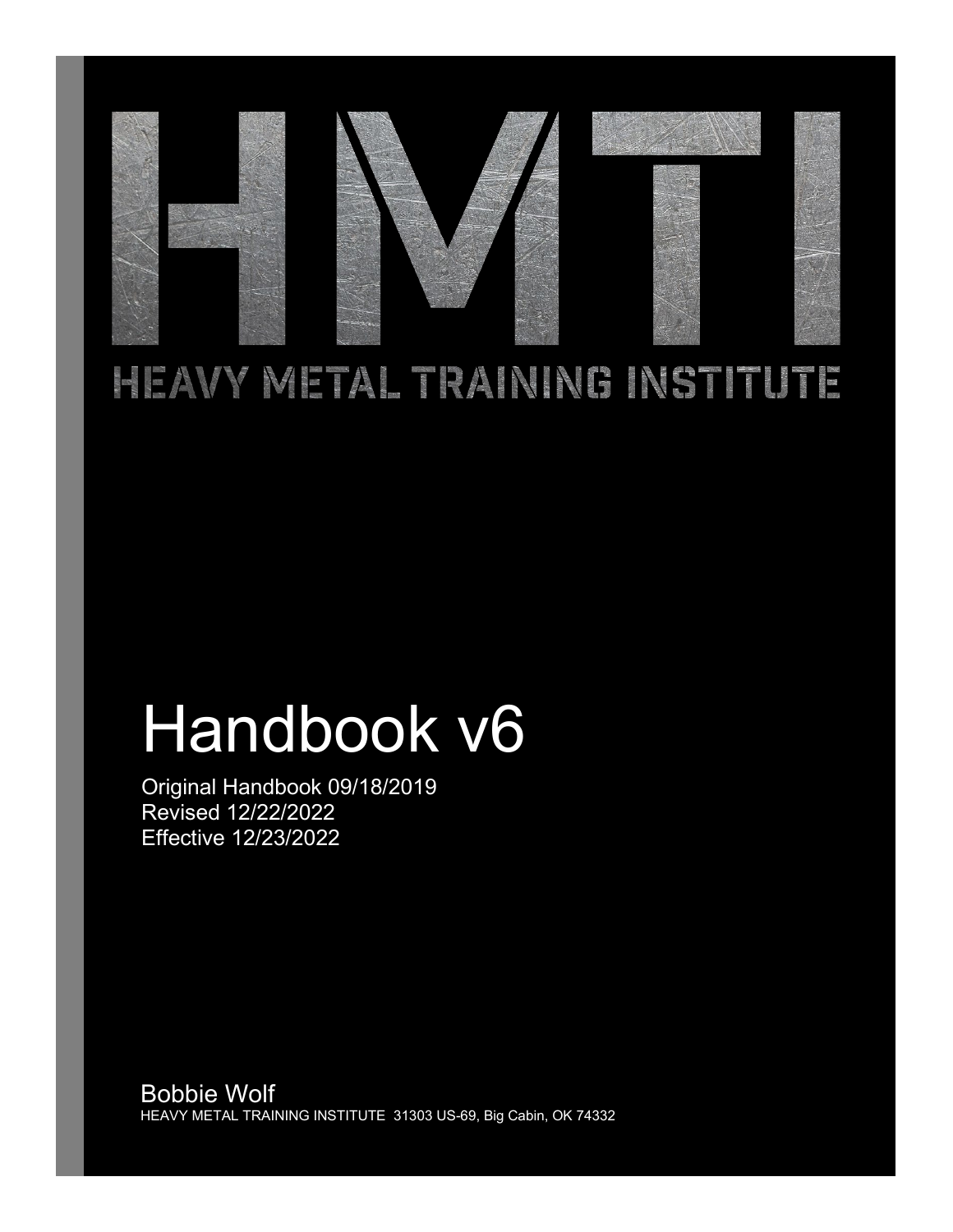# **Table of Contents**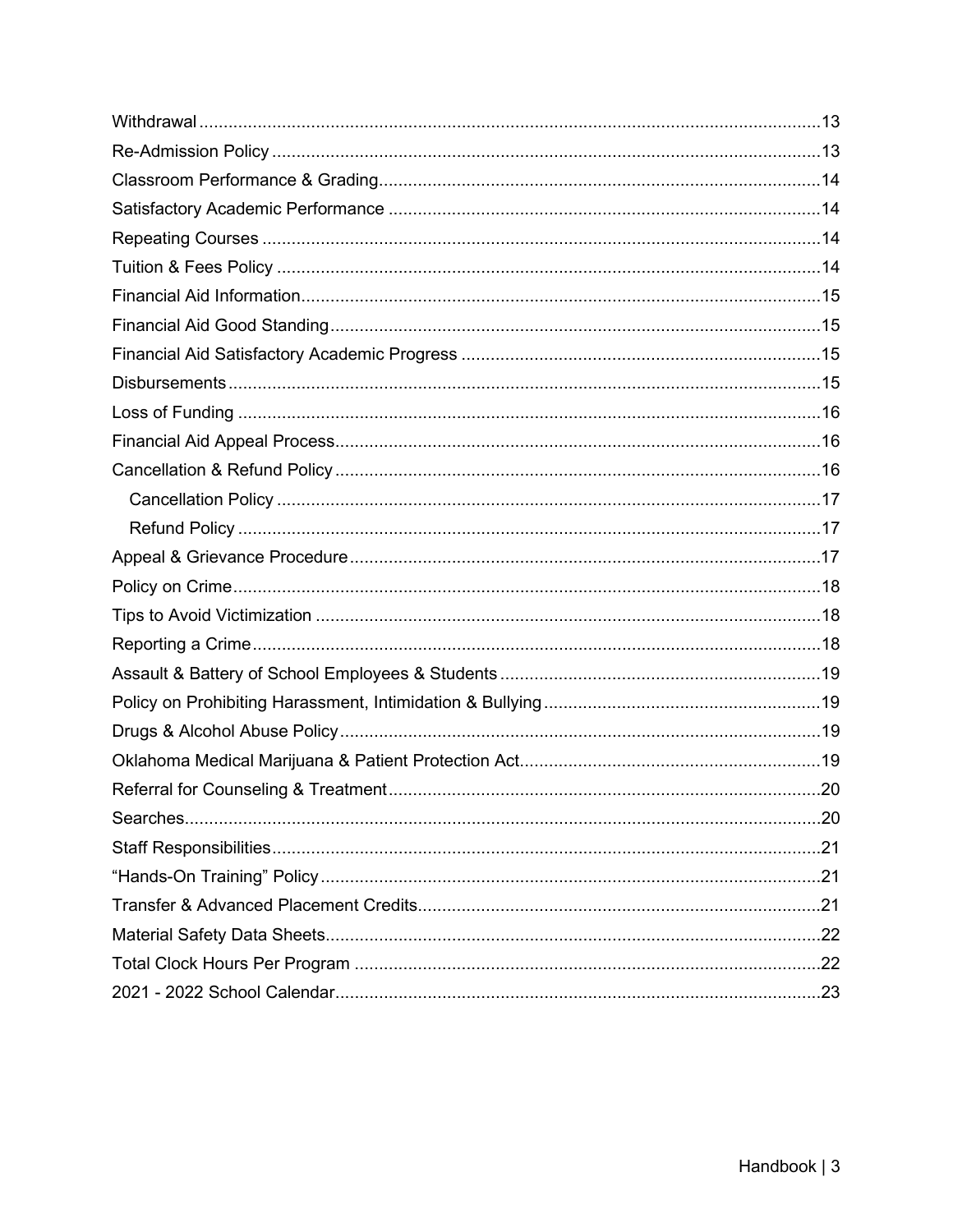#### <span id="page-3-0"></span>Welcome

We are extremely pleased that you have chosen to attend the Heavy Metal Training Institute where our goal is to prepare individuals for successful careers. The incredible people that work to serve you every day at Heavy Metal Training Institute are the cornerstone of our organization; everyone is dedicated to your success.

Your instruction will be delivered by veterans of the commercial driving professions. All our instructors have earned a living utilizing the knowledge and skills that they possess and will be sharing that knowledge with you. Heavy Metal Training Institute has enlisted owners, supervisors and workers from commercial driving and professional fields to serve in the capacity of advisors. By enlisting their help, we can better ensure that our curriculum, tools, equipment, and facilities replicate what you will find when you enter the workplace.

Our challenges to you are:

- Maintain good attendance,
- Do not be afraid to ask questions, and
- Make the most of your time with us.

Your instructors are experts in their field. Their knowledge and skills, if you learn and absorb enough, will open doors and increase opportunities throughout your entire career. Again, we welcome you to our program.

Work hard and be safe,

*Bobbie Wolf, Owner & CEO*

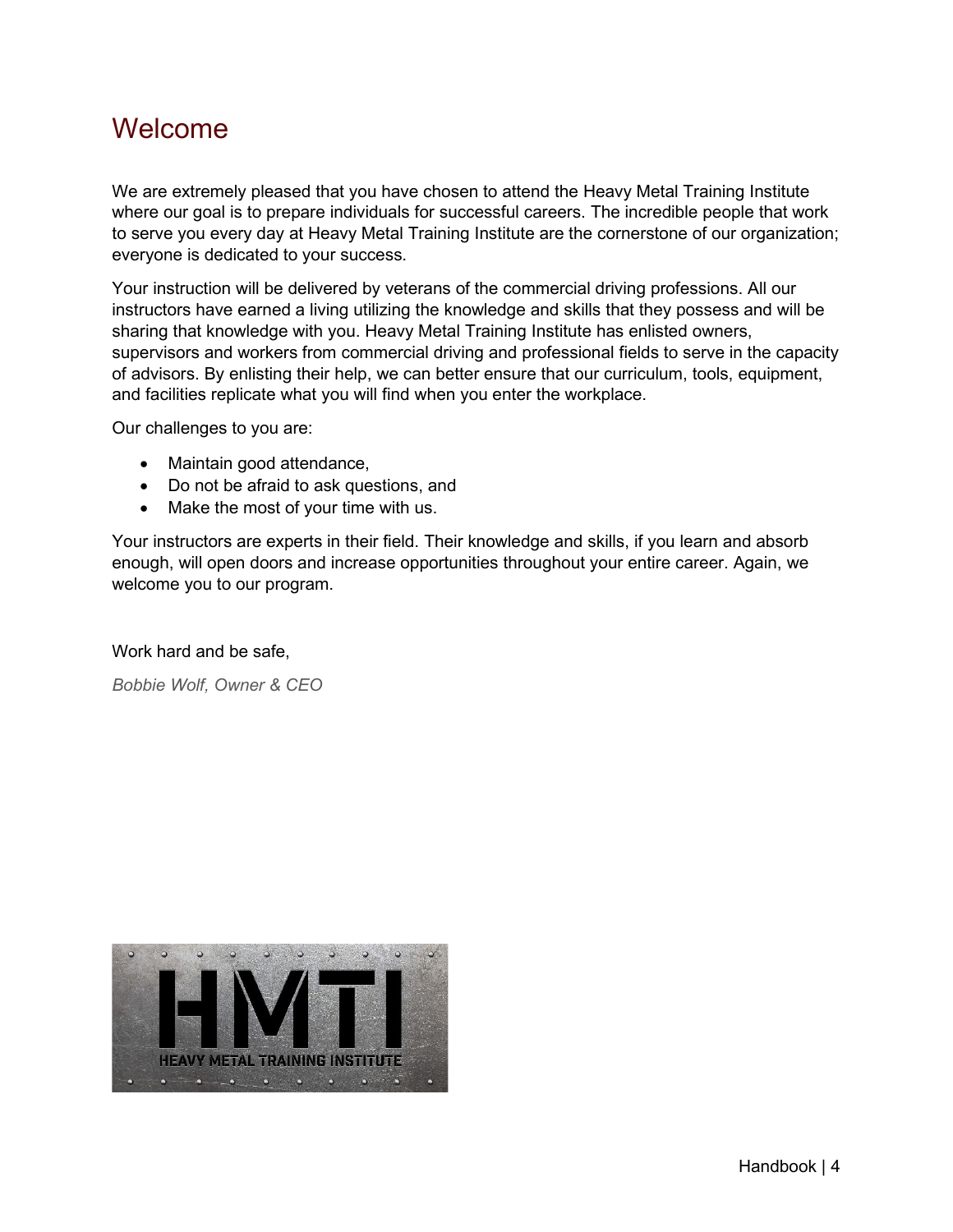# <span id="page-4-0"></span>Administration Employees

| HMTI - Big Cabin Branch Manager Bobbie Wolf |  |
|---------------------------------------------|--|
|                                             |  |
|                                             |  |
|                                             |  |
|                                             |  |
|                                             |  |
|                                             |  |
|                                             |  |
|                                             |  |
|                                             |  |
|                                             |  |
|                                             |  |
|                                             |  |

# <span id="page-4-1"></span>General Information

Heavy Metal Training Institute is the premier fast-track training facility in Northeast Oklahoma for the CDL truck driver training and more. Classes are designed for adult students (18 years of age or older). Classes are held from 8:00 am to 4:00 pm, with a 30-minute lunch beginning at 12:00 pm. Heavy Metal Training Institute, LLC currently has 2 locations for CDL training - 31303 US-69 Hwy, Big Cabin, OK 74332 and 941 Main Parkway, Tahlequah, OK 74464. General information and mailing address is PO BOX 363, Vinita, OK 74301.

#### <span id="page-4-2"></span>State Licensed

Heavy Metal Training Institute is licensed by Oklahoma Board of Private Vocational Schools (OBPVS), 3700 North Classen Boulevard, #250, Oklahoma City, Oklahoma, 73118, (405) 528- 3370.

#### <span id="page-4-3"></span>Career Placement Services

Career development is a lifelong process that includes self-awareness, career explorations, skill development, and training. Heavy Metal Training Institute does not guarantee job placement but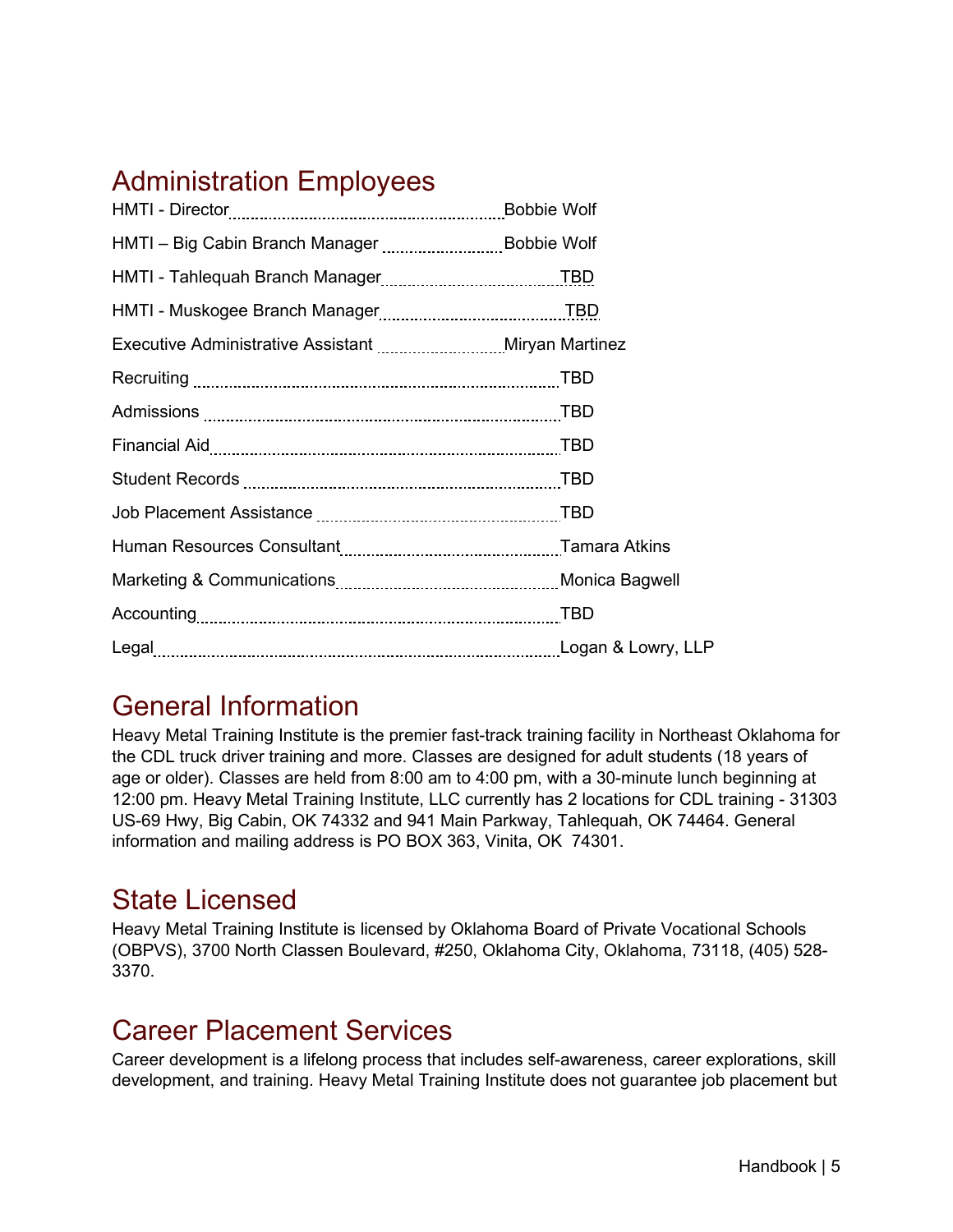will serve our students to the best of our ability to assist the graduate in obtaining satisfactory employment.

Heavy Metal Training Institute coordinates with the Oklahoma Workforce to offer such services as resume preparation and critique, job search skills, and interview practice.

# <span id="page-5-0"></span>**Conduct**

Since the goal of the Heavy Metal Training Institute is to prepare students for the workplace, professional conduct is always expected. Instructors and staff members should be addressed by "Mr." or "Ms." and should be shown the same respect shown to an employer. Students are also expected to do their part in keeping the grounds and buildings clean and attractive. Heavy Metal Training Institute expects all students to treat others as they would want to be treated themselves.

Students may work with and around potentially dangerous tools and machinery; therefore, it is important that all students adhere to strict rules of conduct. Should disciplinary action become necessary, steps may include, but not be limited to, the following: verbal warnings, written assignments, special duty assignments, suspension, or other actions deemed appropriate for the circumstances. If all other methods of disciplinary action are exhausted, or if the behavior is deemed grossly negligent, immediate dismissal from the Heavy Metal Training Institute program is possible.

Instructors will review the safety practices and guidelines that apply to their courses of instruction and provide safety training and exams to ensure students understand these guidelines. Applying these on a daily basis will enable students to safely function within the training areas without constant supervision.

# <span id="page-5-1"></span>Student Dress

Heavy Metal Training Institute prepares students for employment in their chosen career path. Therefore, students are encouraged to be always dressed appropriately. Cut-off jeans or shirts are not allowed. **Absolutely** no sandals, flip-flops, or crocs are not allowed! Comfortable tennis shoes are recommended. Instructors will determine if any article of clothing constitutes a safety hazard and will make recommendations accordingly. Students may be required to wear coveralls, industrial aprons, or other appropriate dress for safety reasons and to protect their clothing. A student's dress and grooming shall not disrupt, interfere with, or detract from school activities, or create a health or other hazard to the student's safety or to the safety of others. Students should not dress in extreme styles that distract others or would be deemed inappropriate to the visitors and customers of Heavy Metal Training Institute. Students are required to dress on CDL test day. Company shirt with jeans is acceptable, tucked, and clean. Button ups and polos are encouraged; tucked and clean. Students should be groomed and professional looking.

This policy will also apply to extracurricular activities sponsored by Heavy Metal Training Institute. The administration will have final authority on what is or is not appropriate.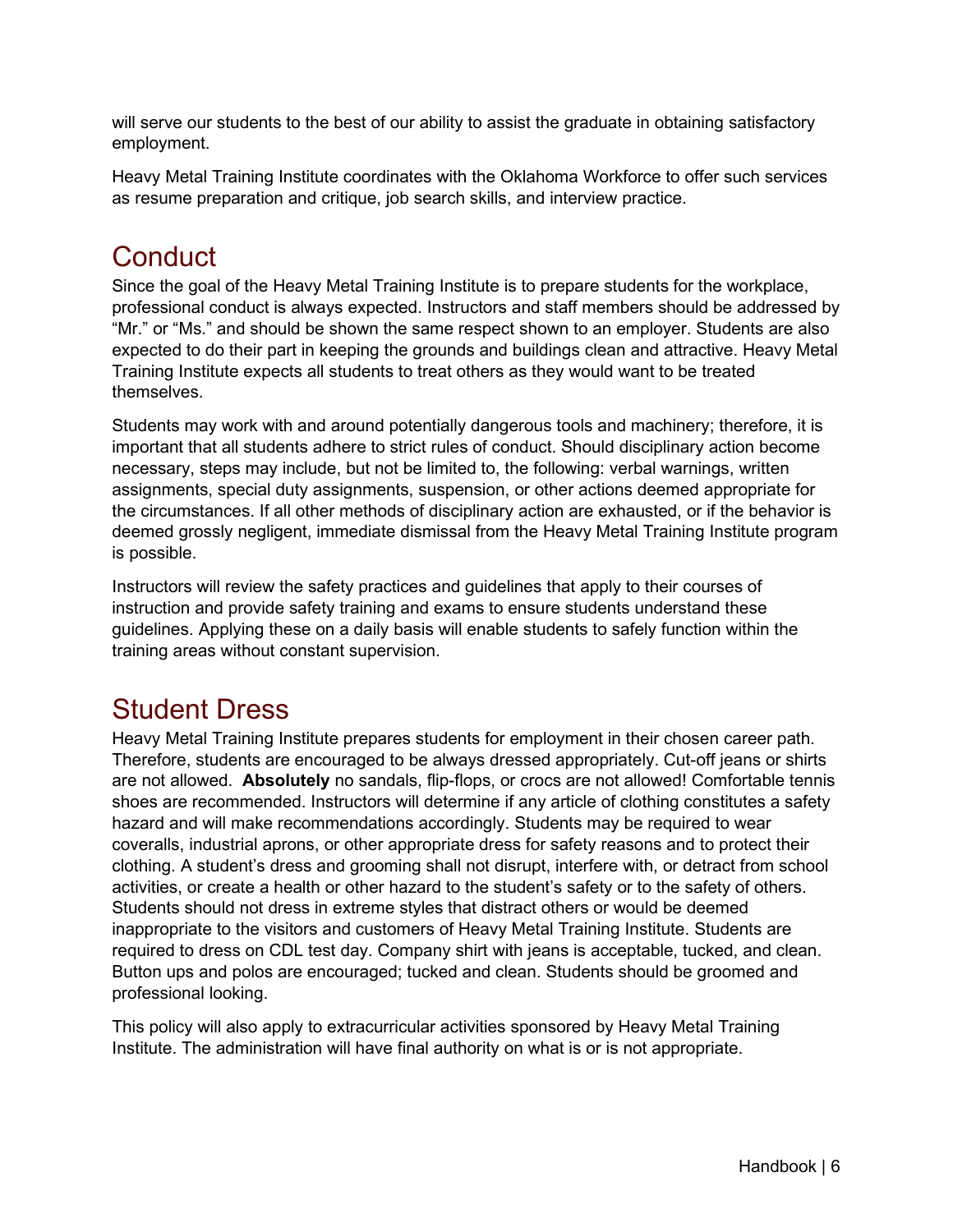#### <span id="page-6-0"></span>**Insurance**

It is highly recommended that those students who are not covered under family insurance and/or a hospitalization plan purchase an accident policy. Heavy Metal Training Institute does not assume the responsibility for the payment of hospital, ambulance, doctor, or any other medical fees.

#### <span id="page-6-1"></span>**Prerequisites**

Heavy Metal Training Institute does not require any coursework prerequisites. High school diploma or equivalency is not required at this time. Students must be 18 years of age or older prior to the first day of class, possess a valid driver's license, and **must be able to pass a DOT drug screen**. Medical marijuana card holders are not allowed to begin CDL classes at HMTI and must surrender their medical cards to OMMA upon enrollment. A formal assessment will be given in conjunction with the enrollment process. As a reminder, you must pass a DOT drug screen to participate in the chosen course.

# <span id="page-6-2"></span>Program Outlines

**Commercial Driver's License (CDL)** program is a four and one-half week course that includes the CLP and Pre-trip inspection class. Students earn their CLP and undergo training to earn their Oklahoma CDL. This course includes CLP class, permit testing, DOT physical, pre-trip inspection, defensive driving, coupling, backing maneuvers, basic road skills, and commercial driver lifestyle. This program is 160 hours of a combination of classroom and hands-on technical training. *\*\*Includes 3 skills test appointments, if more tests are needed, a \$250 re-test fee will apply.*

**Commercial Endorsements (CE)** program is a two-day classroom training designed to provide learning tools and information for the following CDL endorsements: (T) Double/Triples, (N) Tank Vehicle (Tanker), (H) Hazardous Materials (HAZMAT), or (X) Tanker/HAZMAT Combo Endorsement. *\*\*Written exam fees and TSA background check are student responsibility. Current fees for written test is \$4, and background check is \$87.50.*

**Commercial Learner's Permit (CLP)** program is a two- and one-half-day classroom training designed to provide learning tools and information for students to prepare for the written exams required to obtain an Oklahoma Commercial Learner's Permit. \*The permit is required and must be held for no less than 14 days to be eligible for the CDL road skills exam. This program is 20 hours of classroom training. *\*\*Written exam fees are student responsibility. Current fees for a the written test and permit are \$81.50, a retest fee is \$4.*

**Pre-Trip Inspection (PTI)** is a two- and one-half-day hands-on training program designed to teach students the proper method of completing a Class "A" pre-trip inspection for commercial vehicles. This course includes general vehicle safety and inspection, engine, and parts identification, coupling identification, trailer safety and examination, in-cab inspection, and air brake testing. \*Pre-trip inspection is required to obtain an Oklahoma CDL. This program is 20 hours of hands-on training.

**School Bus Endorsement (SB)** is a two-day class for those needing to prepare for the written exams required to obtain a school bus endorsement. This course covers General Knowledge,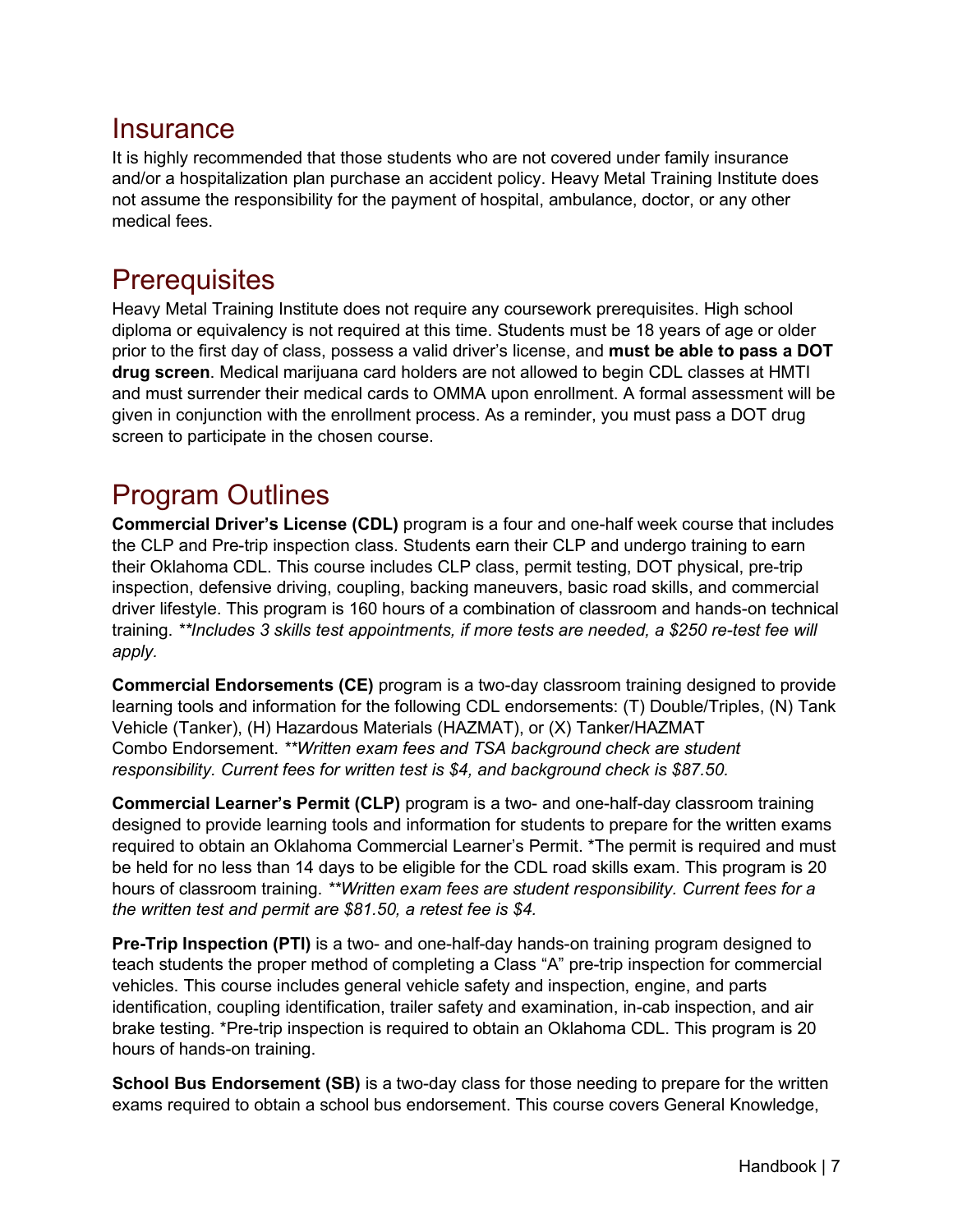Passenger (P), School Bus (S), and air brake endorsements. *\*\*Written exam fees are student responsibility. Current fees for written test is \$4,*

**CDL Refresher class (RF)** is a five-day class taking previous CDL holders and/or experienced drivers through the rules and procedures in preparation for the Oklahoma CDL test. This course includes two days of pre-trip review, 1 day of backing skills review, and 2 days of defensive driving practice. This program is 40 hours of hands-on training. *\*\*Includes 1 skills test appointment, if more tests are needed, a \$250 re-test fee will apply.*

The following courses and apprenticeship programs are under development:

**Diesel Apprenticeship Program Electrician Apprenticeship Program CDL Truck Driving Apprenticeship HVAC Apprenticeship program Butcher Apprenticeship program Construction Apprenticeship** 

# <span id="page-7-0"></span>Equipment, Books, & Tools

Heavy Metal Training Institute is proud of its facilities and expects each student to accept responsibility and take pride in the facilities and equipment. Books, facilities, and tools will be furnished by the Institute and are not to leave campus under any circumstances. Students are expected to maintain and care for school property so that it will continue to benefit future students.

Students enrolled at Heavy Metal Training Institute will work with expensive equipment. Part of the course training will be learning how to service and care for this equipment. Students are expected to treat all equipment, books, tools, and classrooms with great care and act professionally with all school property. Equipment that is damaged or broken should be reported to the instructor immediately so that it can be removed from use and repaired without further damage and to minimize any safety hazards.

In classes where books, tools, or other equipment are checked out to the student, the student becomes liable for the items and must replace any lost or stolen items before final grades are issued. Students who willfully destroy, vandalize, or steal school property will be required to pay for losses or damages, and may also face suspension, expulsion, or other disciplinary actions.

#### <span id="page-7-1"></span>Moment of Silence

In accordance with Oklahoma State Law, a moment of silence will be held at the start of the school day. The moment of silence shall be for the purpose of allowing each student, in the exercise of his or her individual choice, to reflect, meditate, pray, or engage in any other silent activity that does not interfere with, distract, or impede other students in the exercise of their individual choices.

#### <span id="page-7-2"></span>School Notification System

In an effort to improve communication between parents, students, and the school, Heavy Metal Training Institute does not have an automated telephone notification system at this time. On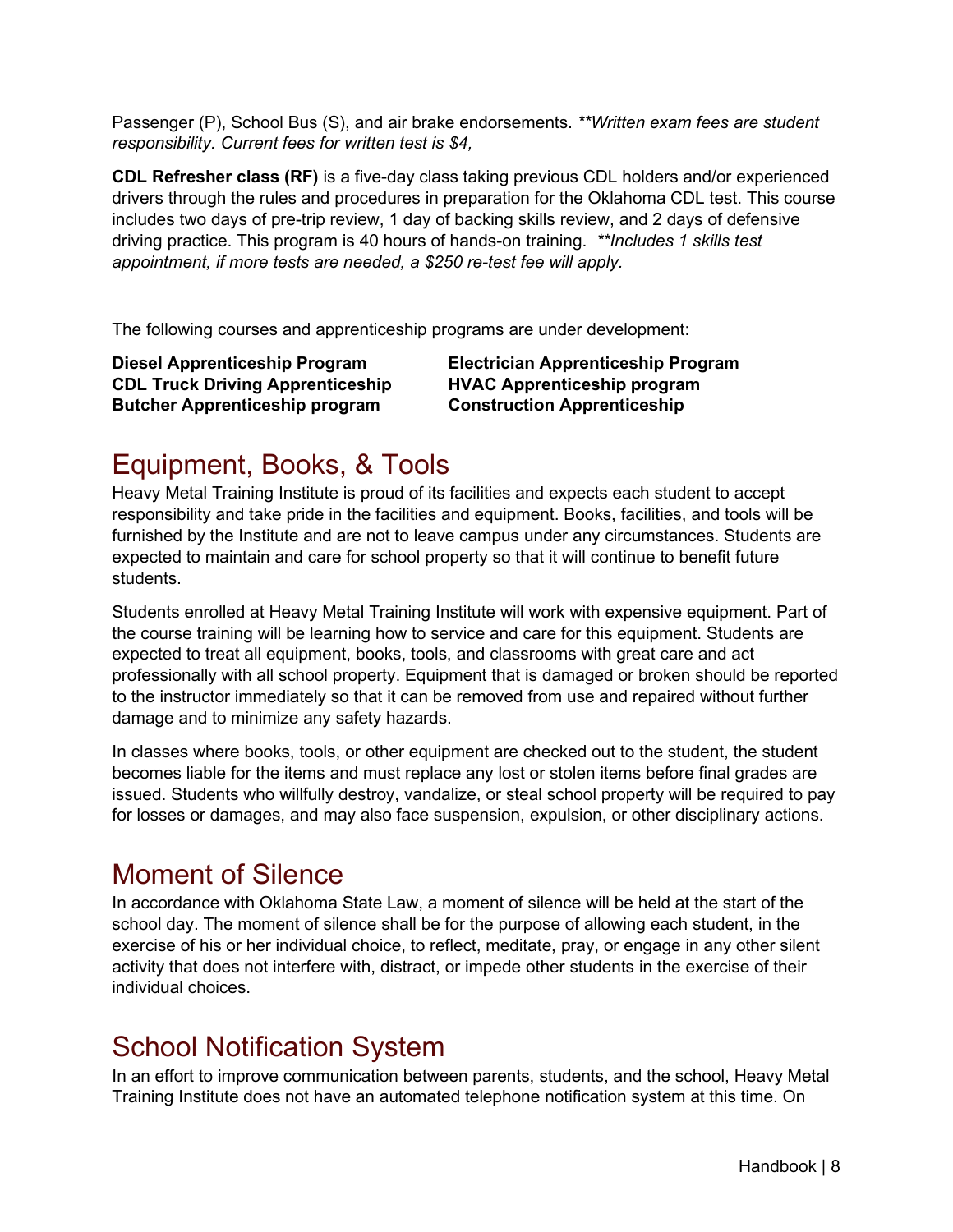occasion, due to snow or other winter weather, it is necessary to cancel classes at Heavy Metal Training Institute. Please have your most up to date contact information on file so you may receive calls from school personnel when it becomes necessary to contact the student body in the event of inclement weather or other circumstance. The administrative staff will update the school's website, Facebook page, and notify you at your most recent contact information on file. Please follow HEAVY MEAL TRAINING INSTITUTE on Facebook for the latest updates.

#### <span id="page-8-0"></span>Break Room Rules

Each program on campus is given a 15-minute break in the morning, a 30-minute lunch, and another 15-minute break in the afternoon. A break room and/or rest area may be provided for student use. Keep this area neat and clean. These are not smoking areas. Do not leave tobacco products or cigarette butts in these areas.

# <span id="page-8-1"></span>Use of Tobacco, Alcohol, or Drugs on School Property

Alcohol and/or illegal drug use is prohibited at all times. Students may use tobacco products, electronic cigarettes, or vaping devices only in designated areas, outside, and only during designated breaks according to the handbook or designated by HMTI trainers while away from campus. PICK UP any and all tobacco residue, trash, or butts. Use of tobacco is a privilege, not a right!

# <span id="page-8-2"></span>Personal Property

Heavy Metal Training Institute is not responsible for loss or theft of personal property while on Heavy Metal Training Institute premises. Students are advised to leave valuables at home or locked in their vehicles. A locker may be provided to students to store excess books, materials, personal belongings, etc. during school hours. Students must provide access to Heavy Metal Training Institute personnel in the event of a random search.

# <span id="page-8-3"></span>**Telephones**

School phones are for school business only. In case of emergency, incoming calls will be accepted on behalf of students for legitimate emergencies. School phones may then be used by students to contact the necessary persons regarding the emergency.

# <span id="page-8-4"></span>Illness & Injury While at School

Students who become ill or injured while at school shall immediately notify their instructor. No student may leave campus without first being granted permission to do so. Student safety is of the utmost importance. If applicable, please follow the COVID-19 policy that is posted around campus and contained in your orientation paperwork.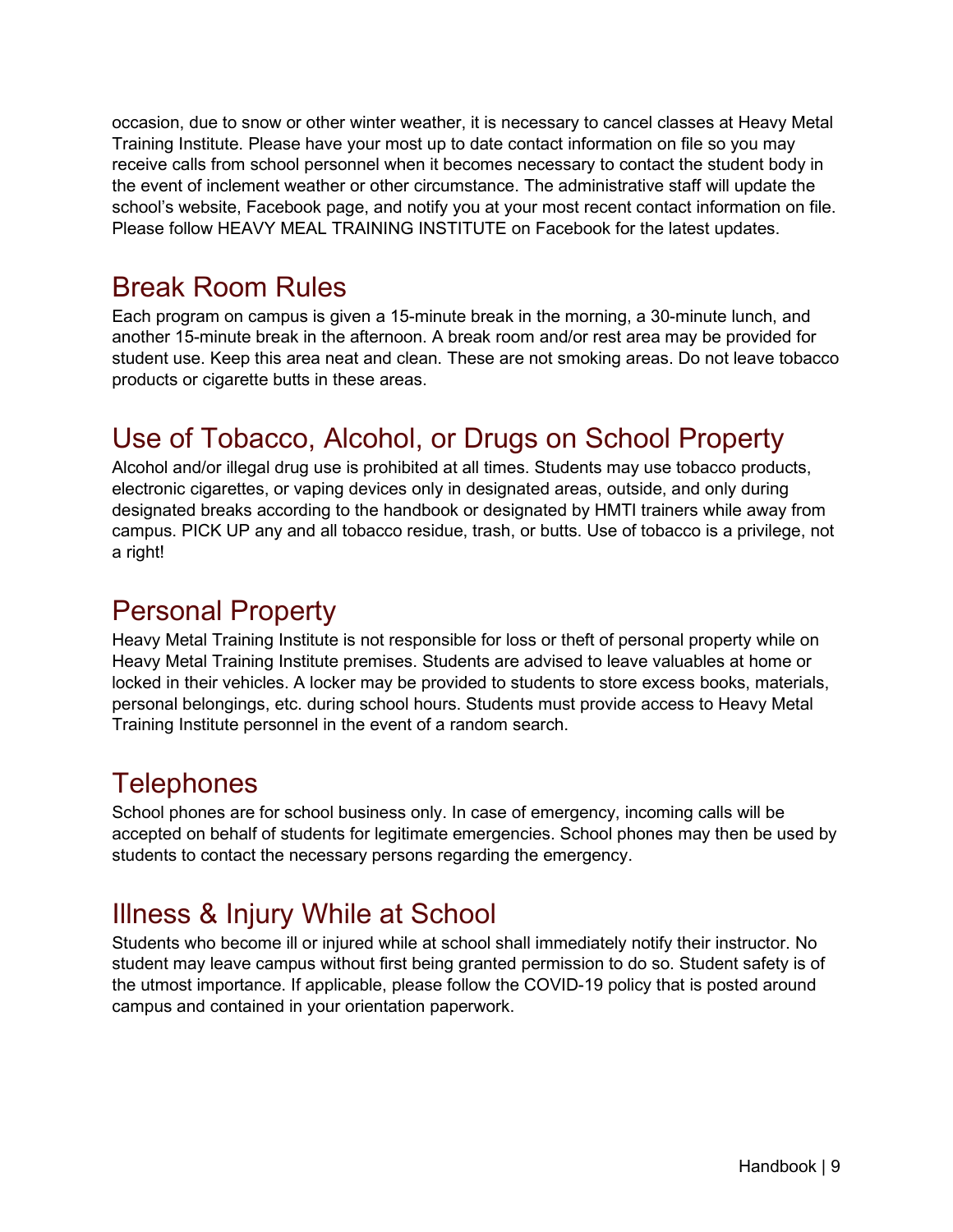#### <span id="page-9-0"></span>**Medication**

Students are required to notify school management when taking any medication that may impact their ability to safely perform their duties or may impair their learning. The instructor shall determine if a student is unfit for learning and request that someone drive the student home.

# <span id="page-9-1"></span>Visitors

All visitors to campus must check-in at the Administration Office or Person-In-Charge. No one dropping off or picking up students is allowed to loiter on campus after classes begin. Student transportation may be allowed to pick up students no more than 10 minutes before the end of class. Students are expected to be always prepared for professional guests on campus. Therefore, it is expected that student respectfulness is always maintained.

# <span id="page-9-2"></span>Student Records & Placement

Detailed records will be kept on each student. The record system may include such information as appearance, character, and safety consciousness. The records are kept in order to assist the staff in job placement and to answer accurately inquiries from prospective employers. Job placement assistance will be available to students. This service does not guarantee employment, and unqualified students will not be recommended to industry positions.

# <span id="page-9-3"></span>Release of Student Records

Student records are available for review by appointment. (Note: In order for records to be shared with anyone other than the student, a consent form must be on file.) The student's permanent file may include educational records such as individual test scores, grades, on-thejob training information, disciplinary action, medical releases, instructors' evaluations, or high school transcripts. Educational records include all material containing information that directly relates to the student and is maintained under administrative custody.

Directory information such as name, address, phone number, date and place of birth, school attendance dates, the most recent school attended and Tribal affiliation, if any, may be released by Heavy Metal Training Institute. Students have the right to refuse the release of any or all of such information. Such refusal should be conveyed to the Director in writing at the time of enrollment.

# <span id="page-9-4"></span>**Transportation**

It is the responsibility of each individual student to secure personal transportation to and from school. Students are expected to perform tasks at other locations. When this occurs, transportation can be provided. Students will be expected to conduct themselves with the same behavior as in the classroom while in transit to and from campus. Student cars must be properly parked in designated parking spaces in the parking lot upon arrival and not moved until the end of the class session. Cars should be locked upon arrival. Any vehicle may be searched by an administrator if there is a reasonable suspicion of contraband or illicit drugs in the vehicle.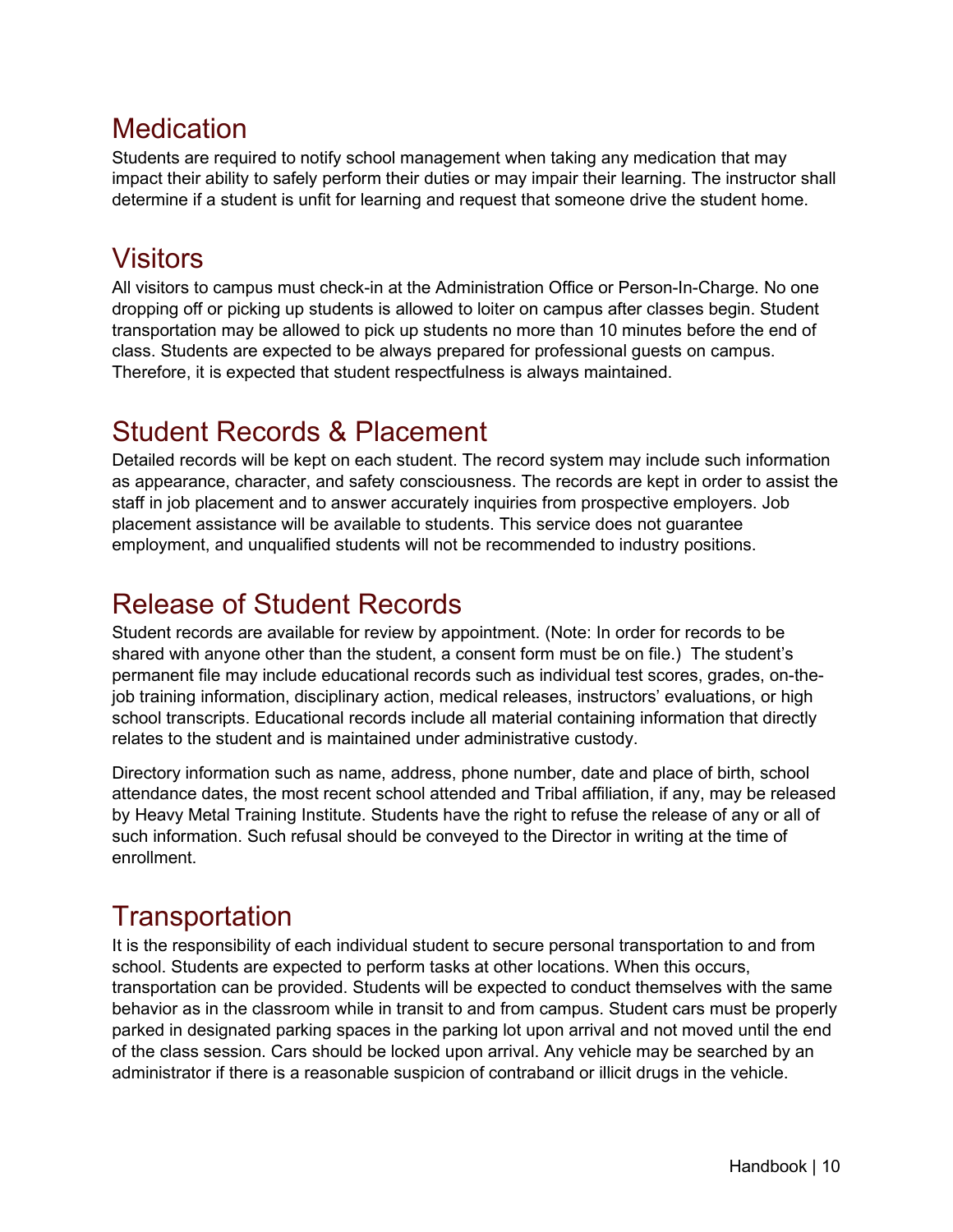# <span id="page-10-0"></span>Wireless Telecommunication Devices

Cellular telephones and electronic devices must be turned off and out of sight during class time. Students may only use cellular telephones before and after school and during breaks. Students may have wireless communications and electronic devices if authorized by Heavy Metal Training Institute personnel. Students found to be using any electronic device for any illegal purpose, violation of privacy, to in any way send or receive personal messages, data, or information that would contribute to or constitute cheating on tests or examinations, or to harass or intimidate students or staff members shall be subject to discipline and the device shall be confiscated and not returned until a conference has been held. Students violating this policy will not be allowed to carry any personal communication devices following the incident unless a genuine health emergency exists. Violation of any of these rules may be a reason for discipline, including suspension. Wireless telecommunication devices may be confiscated if found in the possession of students who violate this policy. The following consequences may be enforced for violating this policy:

- First violation: The device may be confiscated by the instructor and returned at the end of the class period.
- Second violation: The device may be confiscated, and the student may be required to meet with the Director to discuss the requirements of the policy.
- Third violation: Disciplinary actions may be taken which may lead to suspension or dismissal from the Heavy Metal Training Institute Program.

Warning: Taking, disseminating, transferring, or sharing obscene, pornographic, lewd, or otherwise illegal images or photographs, whether by electronic data transfer or otherwise (commonly called texting, sexting, emailing, and other modes of electronic communication) may constitute a CRIME under state and/or federal law. Any person taking, disseminating, transferring, or sharing obscene, pornographic, lewd or otherwise illegal images or photographs will be reported to law enforcement and/or other appropriate state or federal agencies, which may result in arrest, criminal prosecution, and inclusion on sexual offender registry.

# <span id="page-10-1"></span>Student Photo & Publicity Release

Students are encouraged to sign a publicity release authorizing Heavy Metal Training Institute to photograph or film students during school activities for promotional uses. This publicity may include, but is not limited to: The Heavy Metal Training Institute website, local newspapers, other websites, newsletters, radio, TV, billboards, postcards, etc. Students may opt to not allow said photos or publicity at their discretion.

# <span id="page-10-2"></span>Non-Discrimination Statement

There will be no discrimination in any Heavy Metal Training Institute facilities because of race, color, sex, national origin, religion, disability, veteran status, sexual orientation, or age in its programs, services, activities, and employment. However, if you feel you have been discriminated against you should contact the Director.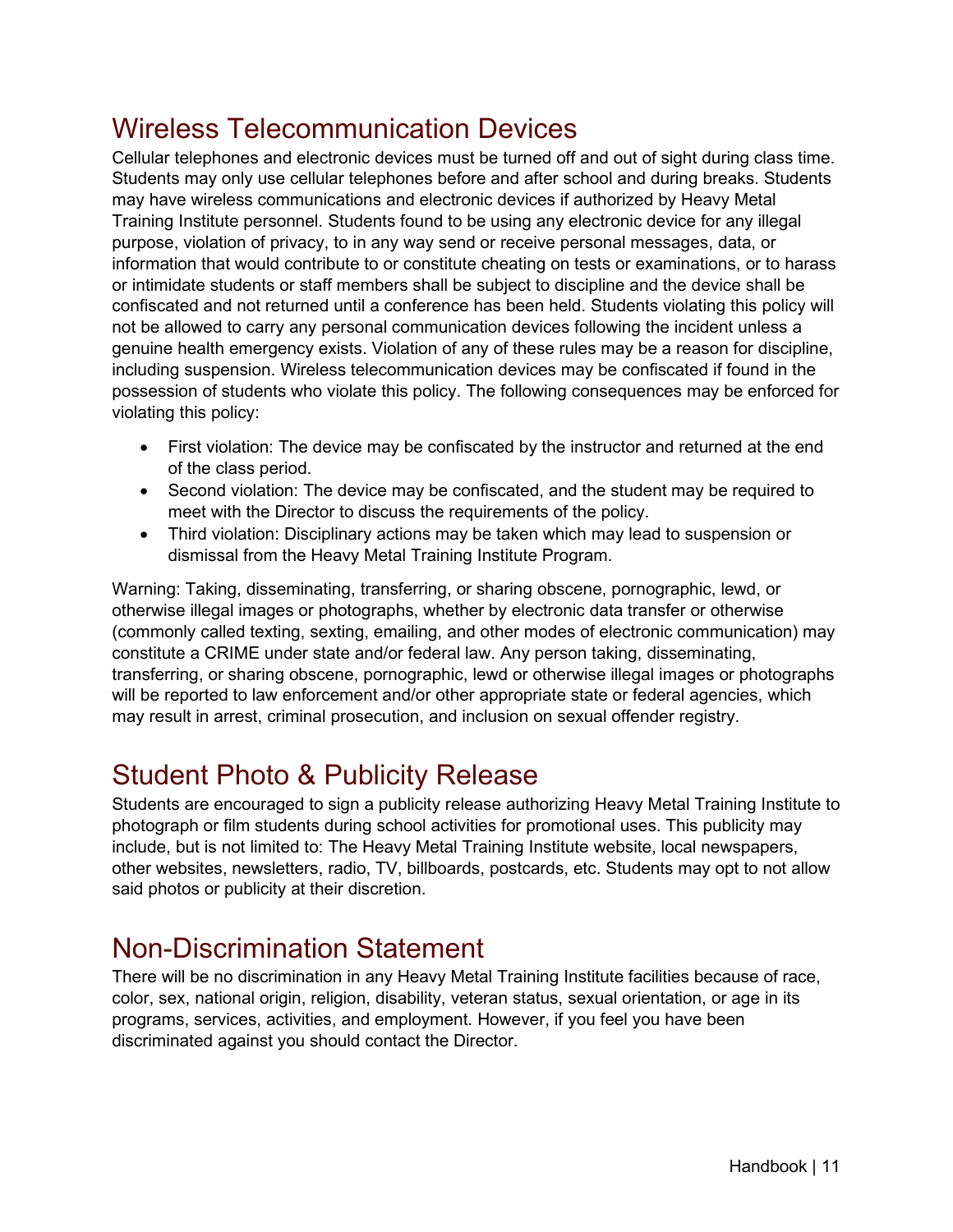### <span id="page-11-0"></span>Class Size

Class size is limited to a 12-student capacity for classroom programs, three students per truck for the CDL program, and two per truck for the refresher class.

#### <span id="page-11-1"></span>Attendance Policies

Heavy Metal Training Institute's goal is to teach students a valuable skill. Heavy Metal Training Institute strives to provide the best training possible to make students job-ready. Therefore, regular attendance is very important, much like being at work every day is important to an employer. **It is the student responsibility to sign in and out each day.** Attendance is verified from the sign-in sheets. A student that does not sign in will be considered absent; a student that does not sign out will be considered left campus at 12:00pm. No exceptions!

#### <span id="page-11-2"></span>Absences

Students are required to attend a minimum of 90% of the program hours in which they are enrolled. Depending on the specific training missed, students may be required to make up coursework to fulfill the requirements of certification. Students who have been absent 10% or more of their training hours, and have failed to make up mandated classwork, will be placed on probation and could potentially risk being expelled from the program, resulting in forfeiture of tuition. Additionally, if that student receives funding on their behalf to pay for classes, a letter will be sent to any funding source concerning the situation. Should this occur, the funding provider may impose restrictions or further requirements of the student.

Unavoidable circumstances that result in excessive or prolonged absences (over the 10% allowable) may be considered or waived from the attendance policy by the Director if substantiated by a written documentation immediately following the absence upon return to school. Students are required to call the Heavy Metal Training Institute campus or person-incharge, prior to 8:30 am, each day, on the day an absence occurs. Because Heavy Metal Training Institute offers a fast-track program, an Extended Leave of Absence will not be offered. An extended leave of absence is an absence more than 5 school days.

# <span id="page-11-3"></span>**Tardies**

Three (3) tardies will constitute one absence. For the purpose of this policy, tardies are considered to be anything extending beyond the scheduled start time of the day to 1 hour after the start of class. Anything beyond one hour will be considered an absence.

# <span id="page-11-4"></span>Make-up Policy

Students falling below the 90% required attendance policy may be allowed to make up days and/or hours necessary to cover important course material. For each tardy, students may stay after school for an additional 30 minutes of instruction and/or hands-on training for two (2) consecutive days in order to have one tardy dropped or five (5) consecutive days to have one (1) absence dropped.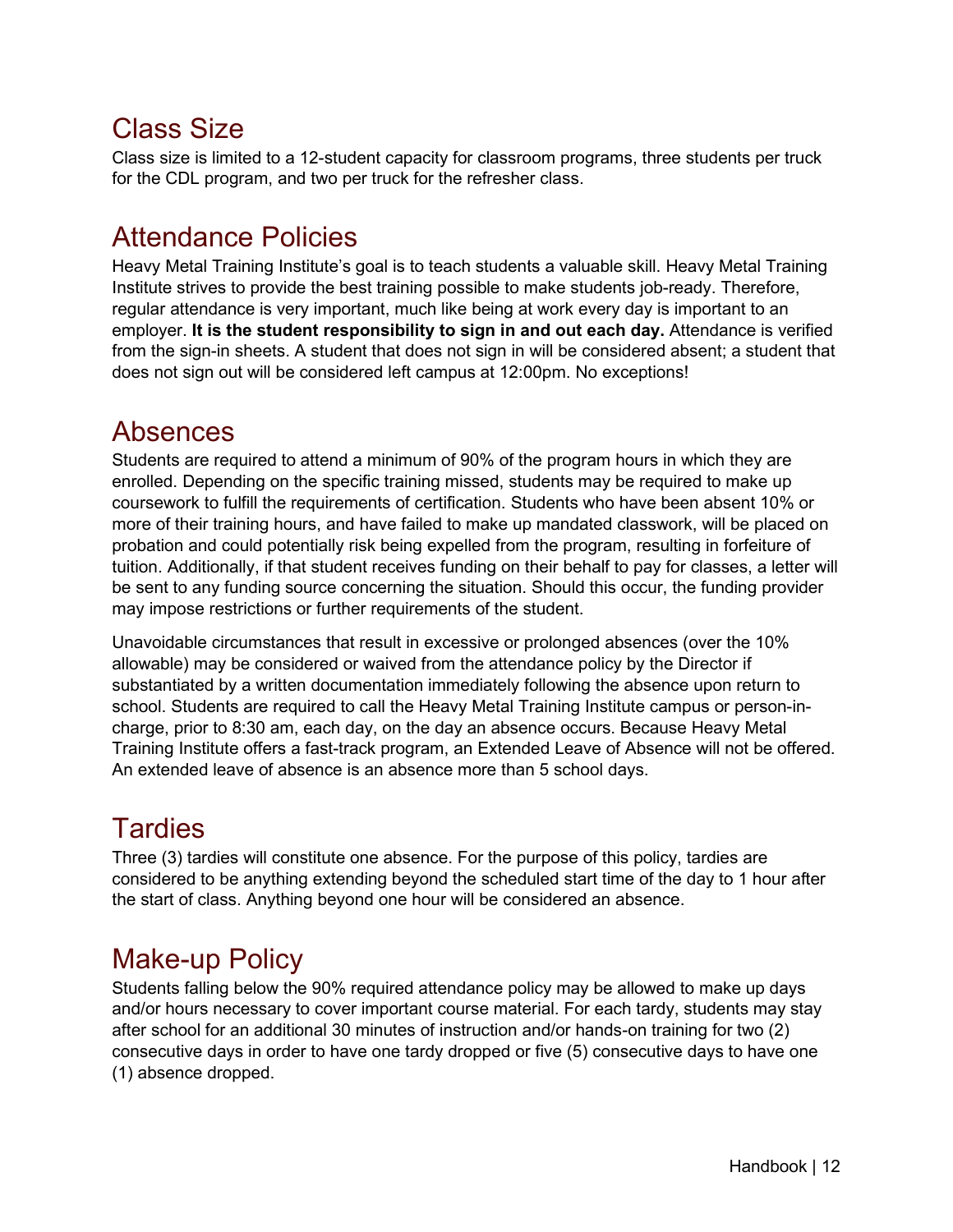# <span id="page-12-0"></span>Leaving Campus

After arriving at Heavy Metal Training Institute, students may not leave the school grounds for any reason without notifying the main office or person-in-charge. Failure to notify the main office prior to leaving grounds may result in disciplinary action, up to and including expulsion from the Heavy Metal Training Institute program.

Because of the importance placed on regular attendance, it should be noted that leaving the Heavy Metal Training Institute campus more than one hour early will count as an absence, and less than one hour will count as a tardy. Students are encouraged to plan accordingly for the time needed away from the Heavy Metal Training Institute. Any student who leaves school without permission from the office may be subject to disciplinary action. Failure to sign out will be a forfeiture of any hours attended that day.

# <span id="page-12-1"></span>Suspension

Suspensions can occur, but not limited to, due to academic, physical, or behavioral circumstances. Violations in accordance with the student handbook and/or program policies will be handled on a case-by-case basis.

- First offense: Meet with the Branch Manager, first and only warning given.
- Second offense: Meet with the Director, two-day suspension.
- Third offense: Expelled from the program. Refunds, if any, are subject to the Heavy Metal Training Institute refund policy.

Skills training is tracked in multiple ways. Student probation may be the result of academic performance, hands-on progress, driving accidents, misuse of property, breaking codes of conduct, violation of school and/or handbook policies, or other violations.

#### <span id="page-12-2"></span>**Withdrawal**

Any student withdrawing from Heavy Metal Training Institute during their enrolled session is required to officially obtain a withdrawal form from the Director. It is necessary to check out with the administration offices in order to receive an honorable dismissal, transcript, and any refund, if applicable. Students withdrawing during the session must return all books, tools, and unused supplies. Failure to do so could result in refund forfeiture or prosecution if warranted. Withdrawal forms must be completed and returned to the Director before any refunds can be assessed. Any refunds given will be processed after a completed inventory of returned items. Any student missing more than 10% consecutive attendance hours without notice will be considered an automatic withdrawal. Copy of the official withdrawal letter will be sent to the  $3<sup>rd</sup>$  party funder.

# <span id="page-12-3"></span>Re-Admission Policy

Any student dropped from Heavy Metal Training Institute due to grades or poor attendance may be eligible to apply for re-admission. {omitted verbiage} If a Branch Manager chooses to readmit the student, he/she will be on probation for the first week of the course. At the end of the probationary period, grades and attendance will be checked. If the student has maintained at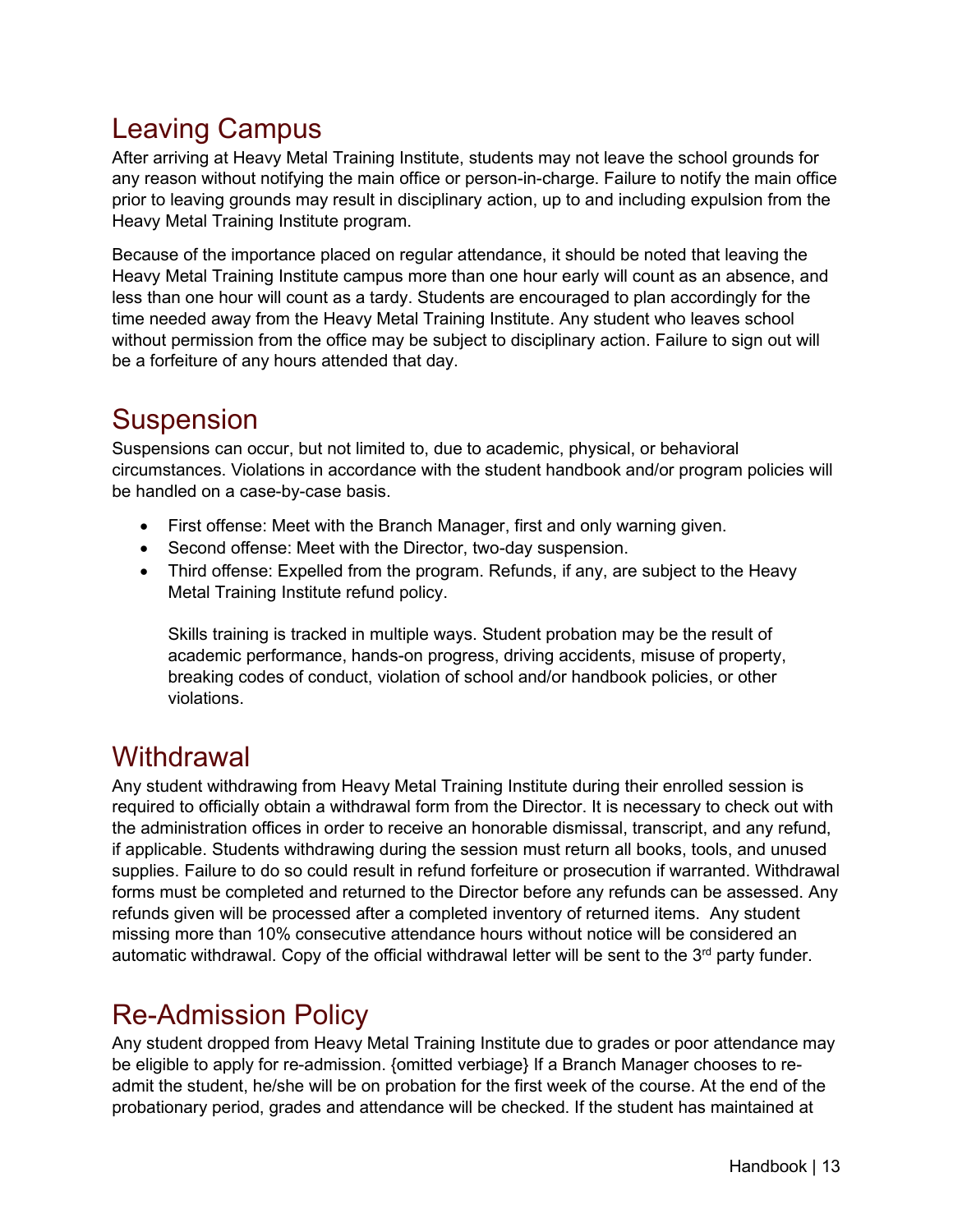least a "C" average and has satisfactory attendance, he/she will be in good standing and eligible for continued enrollment. Program charges will be pro-rated based on previous satisfactory performance, plus a \$150 fee for re-admission.

# <span id="page-13-0"></span>Classroom Performance & Grading

The following grading system will be used for determining grade point average (GPA):

 $A = 90\% - 100\%$  B = 80% - 89% C = 70% - 79% D = 60% - 69% F = Below 60%  $I = Incomplete \t W = Withdrawal \t W = Withdraw Passing \t W = Withdraw P,$ 

# <span id="page-13-1"></span>Satisfactory Academic Performance

A grade of "I" will not count as hours completed toward satisfactory academic progress. Once the work is completed and a grade is posted, the hours will be included as completed. Progress will be configured and shared with the student every two (2) weeks. Students must attend 90% of the scheduled hours to maintain eligibility for financial aid. Students must also maintain a grade point average of 2.0 (C) or higher. Students with records below these standards will have their financial aid immediately terminated. There is no probation period.

A Certificate of Completion will be given to those students who satisfactorily complete the prescribed course of training. Whenever a student is found guilty of cheating, the instructor will collect the student's paper, mark a zero for the work and notify the office immediately of the action taken. A second offense for cheating will result in an automatic suspension and possible expulsion from the program.

# <span id="page-13-2"></span>Repeating Courses

Because Heavy Metal Training Institute offers fast-track programs, repeating of individual program is not allowed per enrollment, unless paid for, in full, in advance. Repeating of a program may require wait time until a opening is available.

# <span id="page-13-3"></span>Tuition & Fees Policy

Students are required to pay tuition in full prior to the first day of class.

| • Commercial Driver's License (CDL) program    | $(160 \text{ hours})$  | \$4,800.00 |
|------------------------------------------------|------------------------|------------|
| • Commercial Learner's Permit (CLP) program    | $(20 \text{ hours})$   | \$600.00   |
| • Pre-Trip Inspection (PTI) program (20 hours) |                        | \$600.00   |
| • Commercial Endorsements (CE) program         | $(16 \text{ hours})$   | \$480.00   |
| • School Bus Endorsement (SB) program          | (16 hours) <sub></sub> | \$480.00   |
|                                                | $(40 \text{ hours})$   | \$1,500.00 |
| • Refresher course re-test fees                |                        | \$250.00   |
|                                                |                        |            |

Reminder: Student will pay the DPS directly for permit and license fees.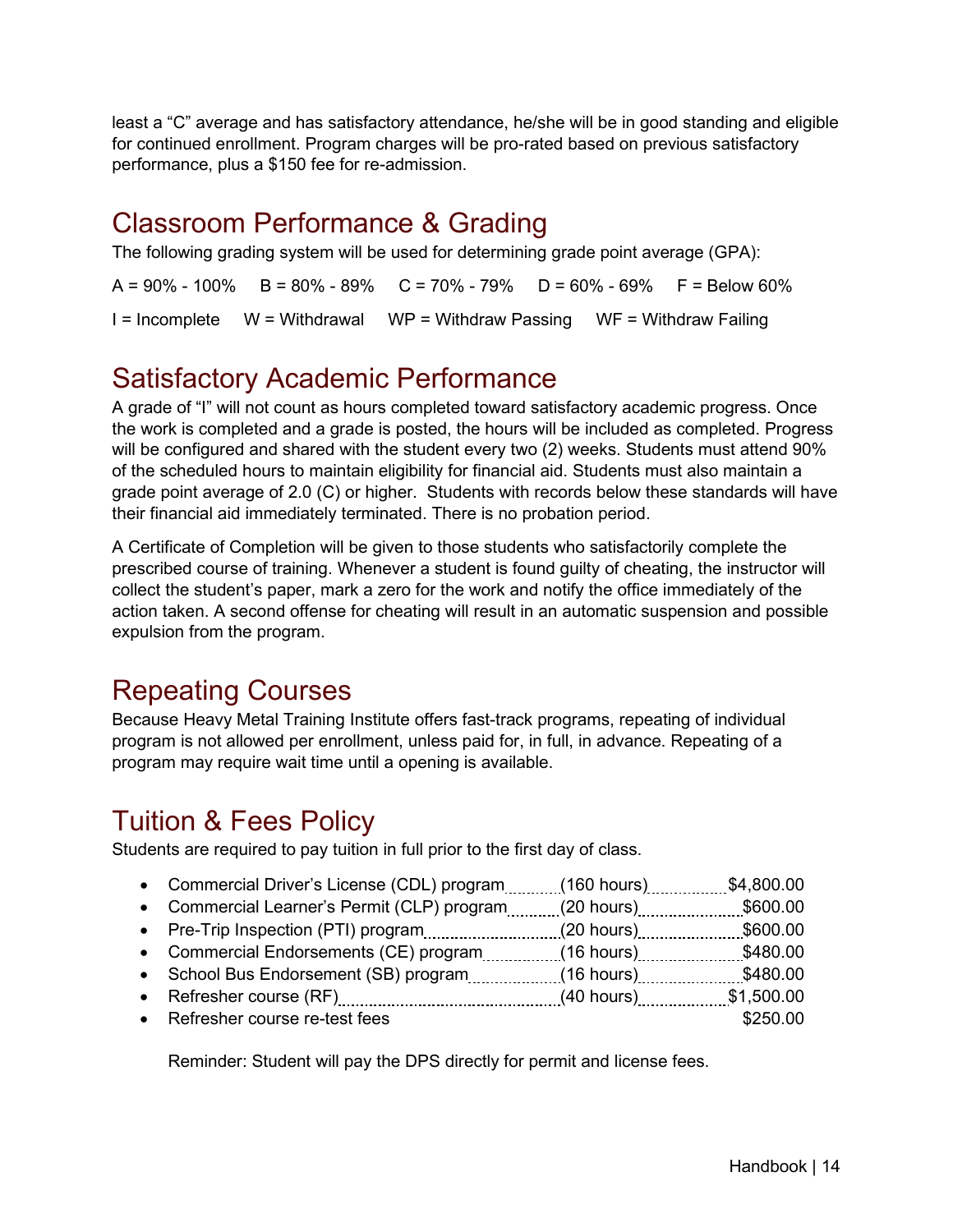# <span id="page-14-0"></span>Financial Aid Information

Financial Aid may be available to those who qualify. Heavy Metal Training Institute accepts all types of funding including, but not limited to Bureau of Indian Affairs Grants, Tribal Funding, Veterans Affairs (VA) Education Benefits, Vocational Rehabilitation, and Oklahoma Workforce (WIOA) assistance. Those in need of financial assistance should contact the admissions for further information.

Heavy Metal Training Institute offers multiple classes throughout the year. Academic years will be designated as starting on July 1st (summer), October 1st (Fall), January 1st (Winter), and April 1st (Spring).

# <span id="page-14-1"></span>Financial Aid Good Standing

Students utilizing Financial Assistance must remain in 'good standing' during the entire course of the program for continued assistance. The term "good standing" means that a student is capable of continued enrollment assuming the student attending Heavy Metal Training Institute, is performing well enough in terms of grades and progression to continue enrollment.

# <span id="page-14-2"></span>Financial Aid Satisfactory Academic Progress

*Minimum Standard for All Students*

Students receiving financial assistance must demonstrate the ability to satisfactorily complete post-secondary work. This is known as Satisfactory Academic Progress (SAP). SAP is based on three components: completed hours, grades and progression. As long as these standards are being met, a student can receive financial aid for which they are eligible.

Students must attend 90% of the scheduled hours to maintain eligibility for financial aid. Students must also maintain a grade point average of 2.0 (C) or higher. A grade of "I" or Incomplete, or a failing grade, will not count as hours completed toward SAP. Students with records below these standards will have their financial aid immediately terminated. There is no longer a probation period.

#### <span id="page-14-3"></span>**Disbursements**

Students may receive a disbursement during their program period. The student will be awarded funding after the student submits all required information and documentation to the Financial Aid Office and the student's aid is processed. The first disbursement will be made after the awarding is complete. Any payment due to Heavy Metal Training Institute will be deducted from the disbursement with the remaining balance going directly to the student. Grades, attendance, and progress will be checked at the end of each payment period. If a student is meeting Satisfactory Academic Progress requirements, he/she may receive a second payment. A student must complete the hours and weeks paid for in the first payment period and be making SAP before any additional disbursements will be made.

Students enrolled in the  $4 - \frac{1}{2}$  week CDL program may be eligible for a reimbursement. This includes CDL permits (up to \$81.50) and license fees (up to \$25.00) that a student has paid out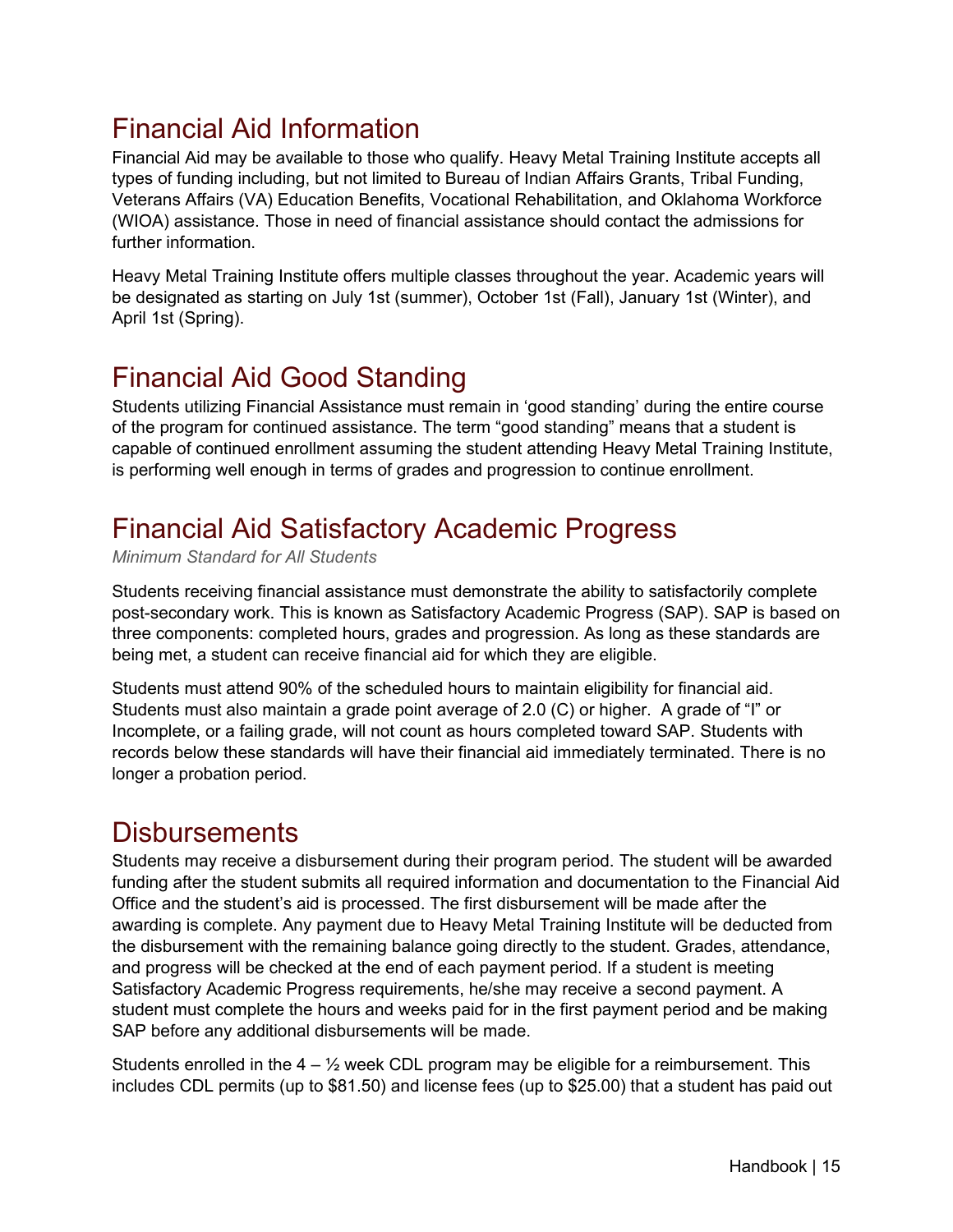of pocket will be remitted after a student has passed their CDL skills test, provided HMTI with a copy of CDL, and funding has been received from funder.

#### <span id="page-15-0"></span>Loss of Funding

Financial Aid will be suspended if the student has not maintained SAP according to Heavy Metal Training Institute policy regarding grades, attendance, and progress. If a student is not maintaining a 2.0 (C) or higher, or has not attended the required number of hours, or is not progressing as expected, he/she and student's funder, will receive a letter of termination. Enclosed with this letter will be a copy of Heavy Metal Training Institute's Satisfactory Academic Progress Policy, Cancellation Policy, and Appeal Form. The student will have 10 days from the date of the letter to file an appeal, which must be submitted in writing with supporting documentation to the Director. The appeal will be reviewed, and a final decision will be made by the Director.

#### <span id="page-15-1"></span>Financial Aid Appeal Process

*Minimum Standards for Students Whose Financial Aid has been Terminated and Re-Establishing Eligibility*

The student will receive written notification of the appeal decision. The Director's decision is final. If the Director approves the appeal, the student's financial aid and/or other forms of assistance will be reinstated when the student has completed all attempted hours and met all conditions required by the Director and Heavy Metal Training Institute's Satisfactory Academic Policy requirements.

The student may receive partial payment with SAP and adherence to conditions checked halfway in the payment period. If appeal conditions and Heavy Metal Training Institute SAP policies are not met within the required period set by the appeal committee, the student's financial aid will be terminated without the option of appeal. The student may be required during this process to set up a payment plan with Student Services to pay for tuition and other required fees. For a student to reinstate financial aid after an appeal is denied, the student must attend one full financial aid payment period without the benefit of financial aid, at their own expense, and must meet all Heavy Metal Training Institute and Financial Aid policies regarding Satisfactory Academic Progress. After meeting those policy requirements, a student may submit a formal request to Heavy Metal Training Institute's Director: PO Box 363, Vinita, Oklahoma, 74301

The student will be notified by mail of the formal request result.

Note: All reinstatements will follow the outlined process above unless reinstatement is restricted by a policy of the financial aid source.

#### <span id="page-15-2"></span>Cancellation & Refund Policy

Heavy Metal Training Institute's Cancellation & Refund Policies apply to both student withdrawals and school terminations. OAC 565:10-11-3(f) Application; "A school's refund policy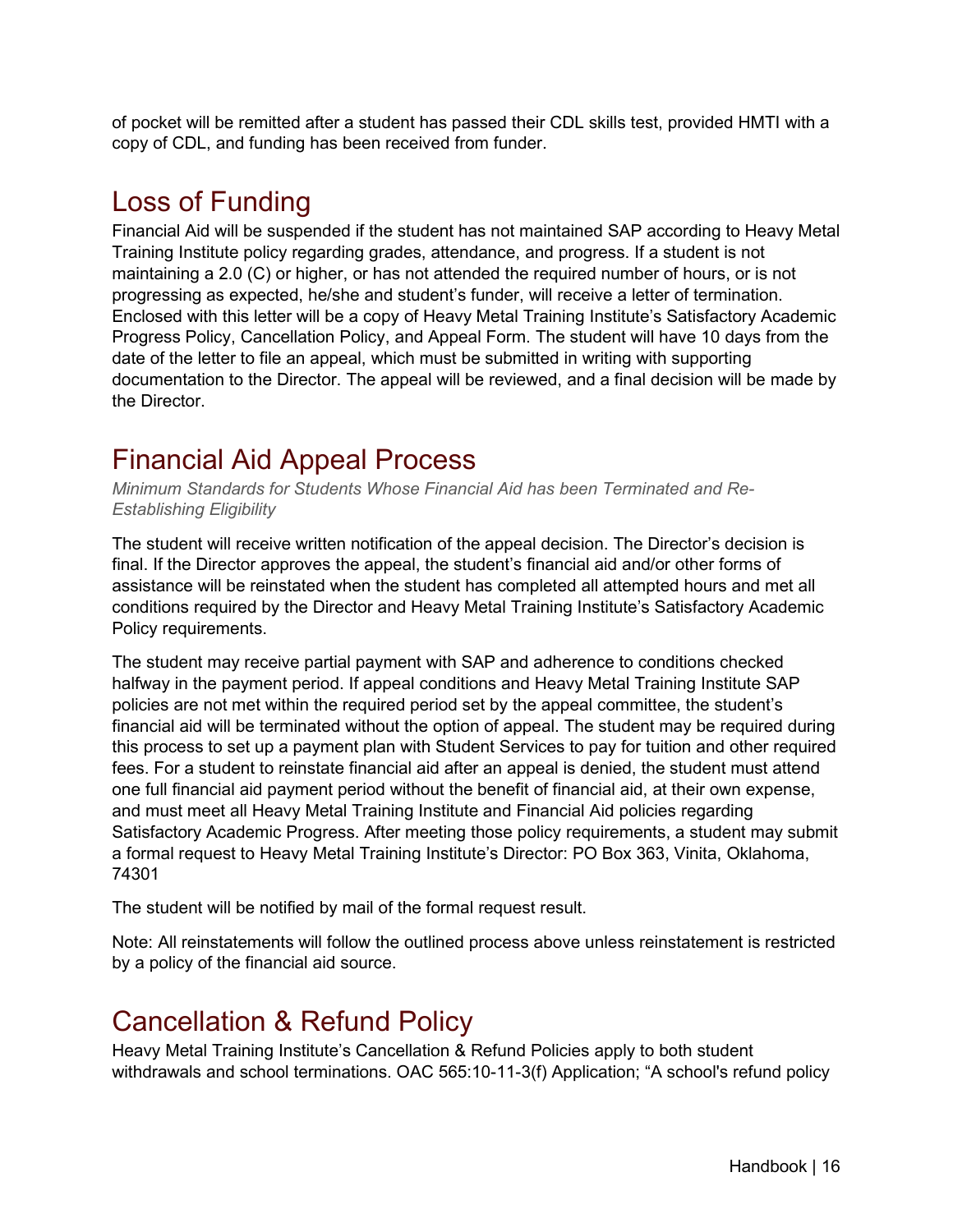shall state its applicability to both school-determined and student-driven enrollment terminations." These policies are as follows:

#### <span id="page-16-0"></span>Cancellation Policy

A full refund of all monies paid will be made: if an applicant is not accepted by the school; if an applicant cancels his/her Enrollment Agreement by notifying the school in writing within three days of enrollment, or within three days after visiting the school (excluding Saturdays, Sundays, and holidays); or in the event of school closure prior to the start of training. A full refund of any monies paid will be made if an applicant cancels his/her Enrollment Agreement prior to attending classes or does not commence training. All refunds will be made within 30 days from the anticipated start date and the Enrollment Agreement is canceled. Unless the institution closes, if a program is discontinued by the school after the beginning of classes, while students are enrolled, and students cannot be transferred to a comparable program, the school will provide a full refund of tuition.

#### <span id="page-16-1"></span>Refund Policy

The refund calculation is calculated by dividing the number of hours completed, as determined by the last date of scheduled attendance, by the number of hours in the academic period. Scheduled breaks of five or more calendar days and days that a student was on approved Leaves of Absence are excluded.

- If the withdrawal is within the first 10% of the program hours, the refund is 90%.
- If the withdrawal is after 10% but within the first 25% of the program hours, the refund is 75%.
- If the withdrawal is after 25% but within the first 50% of the program hours, the refund is 50%.
- If the withdrawal is after 50% of the program hours, the refund is 0%.

Charges to the student that are excluded from the refund calculation are a \$100.00 Withdrawal Fee and charges for books and supplies issued to the student. Students may return books in new condition within 20 days after withdrawal to receive a credit on their account. All refunds will be made within 30 days from the date of withdrawal determination.

# <span id="page-16-2"></span>Appeal & Grievance Procedure

A grievance is a complaint by any student at Heavy Metal Training Institute whereby the student alleges a violation, misinterpretation, or inequitable application of those rules and regulations set forth in the Student Handbook, particularly in the areas of race (Title VI), sex (Title IX), disability (Section 504 and the ADA), and sexual harassment. Such a grievance shall be initiated only after a discussion between the student, instructor, and/or administrators, and must occur within 10 days of the alleged violation.

Procedure:

- Once all efforts have been exhausted by the parties involved to resolve a complaint; the student shall communicate the grievance in writing to the Director.
- The Director shall review the complaint and a thorough investigation of the grievance will be conducted.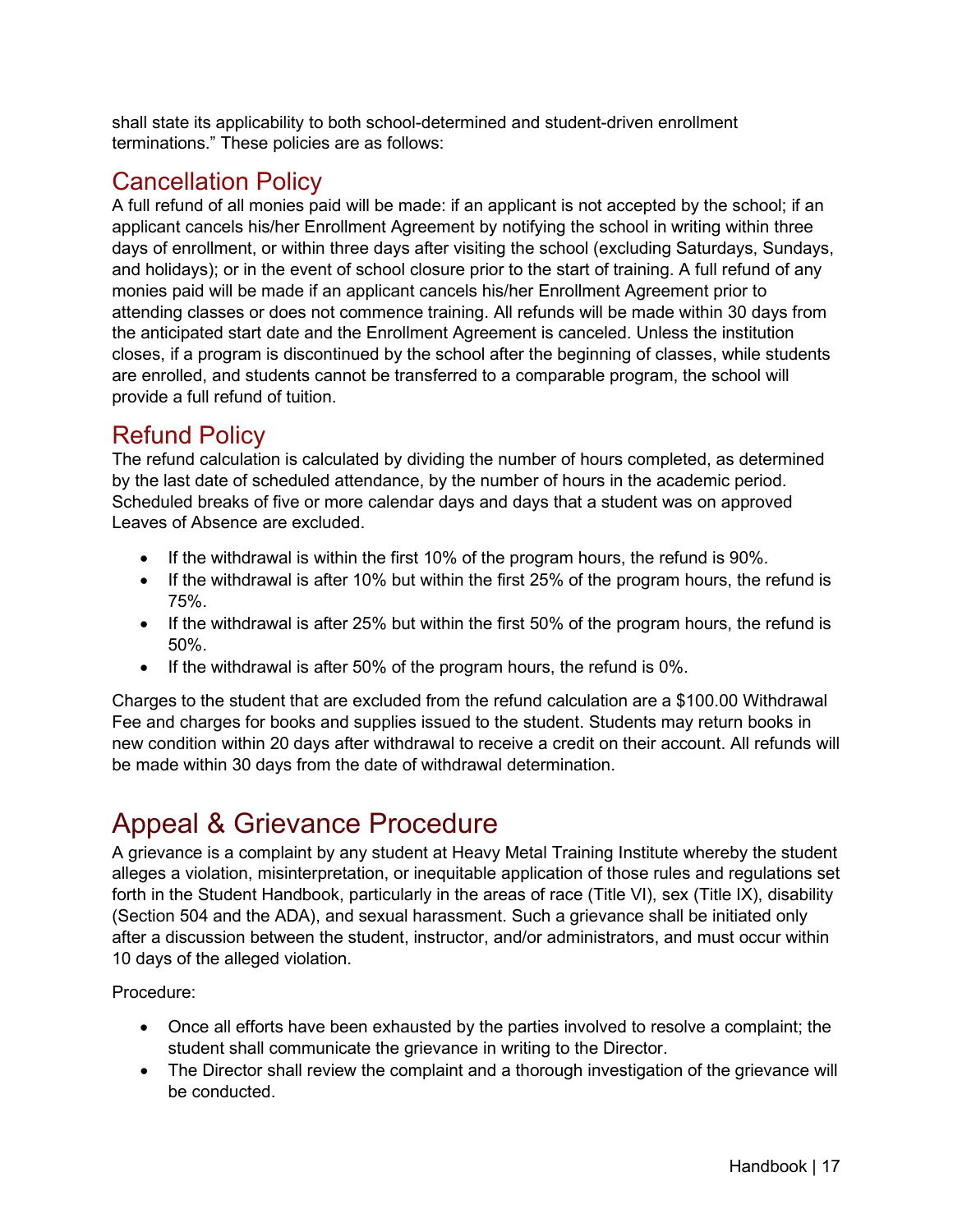- Should the Director determine the grievance does not warrant a hearing; the student shall have the right to appeal the decision. This appeal must be in writing and made within five (5) days of the decision rendered.
- Should the Director determine that the grievance does warrant a hearing, the Director will set a date for a hearing to be held within the next ten (10) days. A credible Human Resources consultant, the Director, and the student shall be present at the hearing.
- The Human Resources consultant shall make recommendations towards a resolution of the grievance. If the student is satisfied, the complaint shall be dismissed. If not, the student shall have five (5) days to appeal to the Director for further action.

If a student does not feel satisfied with the determination of the appeal process, they may contact the State of Oklahoma Board of Private Vocational Schools to discuss the final ruling on the matter. Nora House, Director of OBPVS, 3700 North Classen Boulevard, #250, Oklahoma City, Oklahoma 73118, (405) 528-3370.

# <span id="page-17-0"></span>Policy on Crime

Heavy Metal Training Institute works in conjunction with local law enforcement agencies to provide a safe and secure environment for students, employees, and community members. The Institute's policy is to gather information regarding crime and to secure the appropriate assistance of law enforcement agencies and/or site authorities. Heavy Metal Training Institute has initiated several practices aimed at reducing and preventing crime on campus. Laws of the United States and the state of Oklahoma apply to all activities on the Institute campus and at all Heavy Metal Training Institute events. Violators of any such laws will be subject to prosecution.

# <span id="page-17-1"></span>Tips to Avoid Victimization

These suggestions are for the personal safety of students, employees, and community members:

- Report strangers to school employees
- Do not hesitate to call campus authorities or local police
- When parking, remove valuables from plain view
- Avoid getting into no-exit places
- At night, always walk in groups of two or more
- Report all incidents immediately
- Always lock all doors as soon as you enter your car

# <span id="page-17-2"></span>Reporting a Crime

Crime victims are encouraged to report any incident, regardless of apparent insignificance, to the HMTI staff, in person or by phone. An official report will be taken, and copies will be made available to the victim. Efforts to investigate the situation will be made at the appropriate agency level.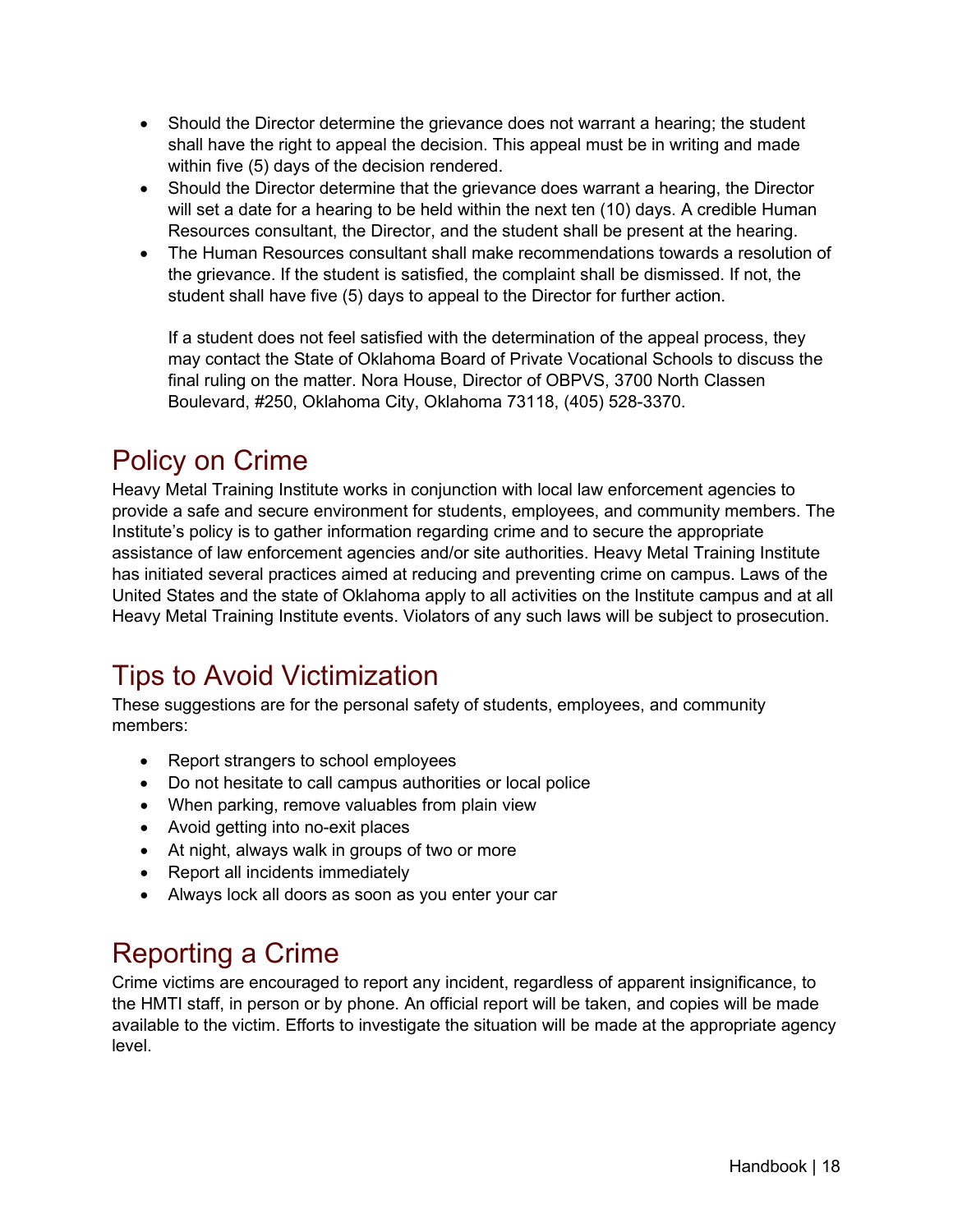# <span id="page-18-0"></span>Assault & Battery of School Employees & Students

HB 1765 makes it a felony to commit aggravated assault and battery on a school employee while in the performance of their duties as a school employee or upon any student while such student is participating in any school activity or attending classes on school property during school hours. Any assault and battery incident shall be reported to the Director within five (5) calendar days of the incident.

#### <span id="page-18-1"></span>Policy on Prohibiting Harassment, Intimidation & Bullying

This policy is adopted to create an environment free from unnecessary disruption and conducive to the learning process.

Students and employees are prohibited from engaging in any acts which fall under the definitions of "harass, intimidate, or bullying." All students will be provided a summary of this policy and a copy of the Code of Conduct and Harassment Policies will be available upon request.

### <span id="page-18-2"></span>Drugs & Alcohol Abuse Policy

Heavy Metal Training Institute's Drug-Free Campus and Workplace Policy prohibits the unlawful use, possession, distribution, or dispensing of any controlled substances. Violation of this policy may result in immediate discharge, suspension, or other disciplinary actions. Federal and state laws provide additional penalties for such unlawful activities, including fines and imprisonment. Any student or staff who intentionally sells, gives, possesses, uses, or is under the influence of illicit drugs, narcotics, beer, alcohol, a controlled dangerous substance, or an imitation controlled substance in or on school property, including buses, or during school activities, will be expelled or terminated from school and reported to the appropriate law enforcement agencies for possible legal action. A student is defined as any individual who is currently enrolled in any instructional program at Heavy Metal Training Institute on any campus. Staff is defined as any CDL examiner, CDL instructor and other program instructors, office personnel, contractor, employee, or administrator. Any instructor or administrator, who has reasonable cause to suspect that a student may be under the influence of or has in his/her possession any of the following, as they are now defined by law, shall immediately notify the appropriate administrative supervisor or his / her designee of such suspicions:

- Intoxicating & non-intoxicating beverages (i.e., beer, wine coolers, etc.)
- Controlled dangerous substances
- Imitation controlled dangerous substances

The administrative personnel/instructor shall immediately notify the Branch Manager of any suspicions related to any student or staff that may be in violation of this policy.

#### <span id="page-18-3"></span>Oklahoma Medical Marijuana & Patient Protection Act

CDL holders are regulated by state and federal law. While medical marijuana has been legalized in Oklahoma, federal law does not make an exception for possession or use of medicinal marijuana by an individual with a CDL. CDL and permit holders are prohibited from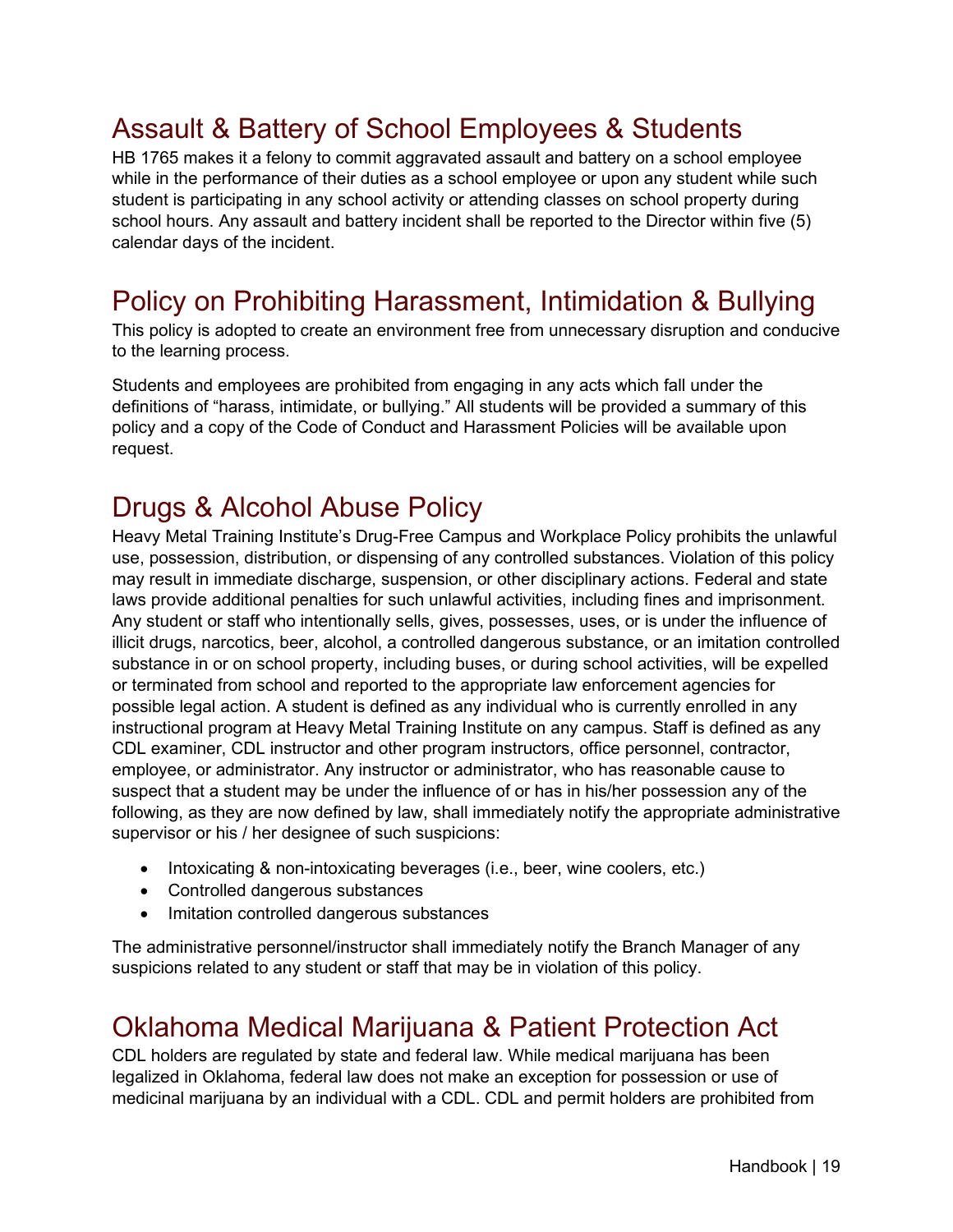failing a drug and alcohol test due to the fact they are in a "safety-sensitive" position. The U.S. Department of Transportation's drug and alcohol testing regulations do not authorize medical marijuana use under state law to be a valid medical explanation for a transportation employee's positive drug test result. Therefore, Heavy Metal Training Institute does not accept licensed patients for any of its programs as defined in 63 O.S. § 2-101. Additional information concerning medical marijuana may be found at [https://www.fmcsa.dot.gov/faq/can-driver-meet-qualification](https://www.fmcsa.dot.gov/faq/can-driver-meet-qualification-standards-under-49-cfr-%C2%A7-39141b12-if-using-medical-marijuan)[standards-under-49-cfr-%C2%A7-39141b12-if-using-medical-marijuan](https://www.fmcsa.dot.gov/faq/can-driver-meet-qualification-standards-under-49-cfr-%C2%A7-39141b12-if-using-medical-marijuan) and [https://www.fmcsa.dot.gov/faq/can-carriers-set-their-own-standards-cmv-drivers-who-operate](https://www.fmcsa.dot.gov/faq/can-carriers-set-their-own-standards-cmv-drivers-who-operate-interstate-commerce)[interstate-commerce.](https://www.fmcsa.dot.gov/faq/can-carriers-set-their-own-standards-cmv-drivers-who-operate-interstate-commerce)

#### <span id="page-19-0"></span>Referral for Counseling & Treatment

The Director may recommend that the student seek counseling or treatment and may provide for early termination of a suspension or other disciplinary measure upon satisfactory completion of a counseling or treatment program.

#### <span id="page-19-1"></span>Searches

It is the policy that the Director, any administrator, instructor, or security personnel of the Institute upon reasonable suspicion shall have the authority to detain and search, or authorize the search of any student or property in the possession of the student, when said student is on the school premises, or while in transit under the authority of the school, or while attending any function sponsored or authorized by the school, for dangerous weapons, controlled dangerous substances (as defined in the Uniform Controlled Dangerous Substances Act), intoxicating beverages, non-intoxicating beverages (as defined by Section 163.2 of Title 37 of the Oklahoma Statutes), possession of other items which are forbidden by school rules or which are being used for disruptive purposes, or for missing or stolen property, if the property is reasonably suspected to have been taken from a student, school employee, or the school during school activities. A local law enforcement agency may be contacted if necessary.

The search shall be conducted by a person of the same sex as the person being searched and shall be witnessed by at least one other authorized person of the same sex, if available. Either the person conducting the search, or the witness shall be an administrator or his/her designee unless the need for the search arises away from school premises and no administrator is available.

The extent of any search conducted pursuant to this section shall be reasonably related to the objective of the search and not excessively intrusive in light of the age and sex of the student and the nature of the infraction. In no event shall a strip search of a student be allowed. No student's clothing, except cold-weather outerwear, shall be removed prior to or during the conducting of any warranted search.

The Director, any administrator, instructor, or security personnel searching or authorizing the search shall have authority to detain the student to be searched and to preserve any dangerous weapons, controlled substances, intoxicating beverages, non-intoxicating beverages, other items which are forbidden by school rules or which are being used for disruptive purposes, or missing or stolen property that might be in the student's possession, including the authority to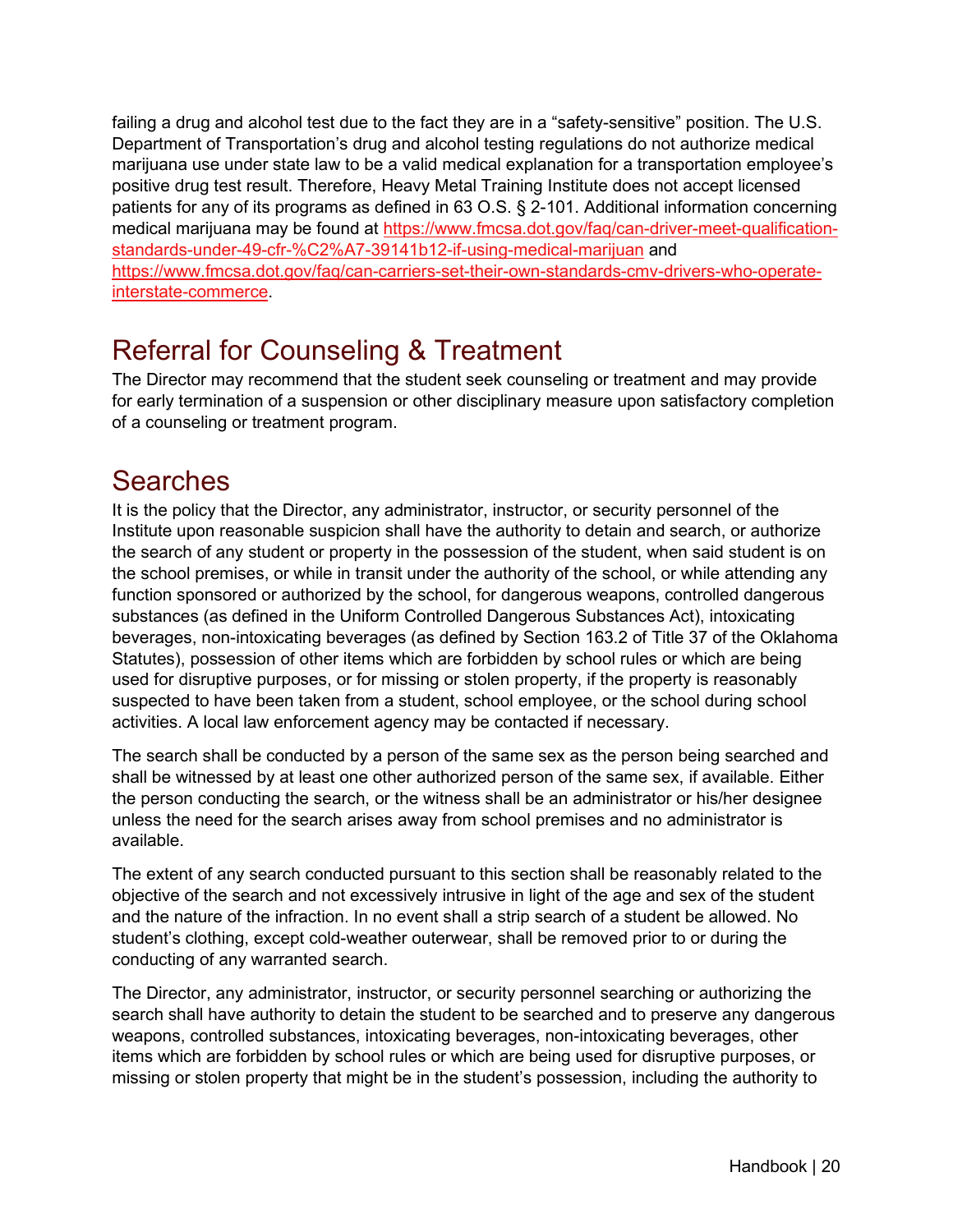authorize any other persons they deem necessary to restrain such student or to preserve any such items.

#### <span id="page-20-0"></span>Staff Responsibilities

No employee of the district or any member of the school board shall be subject to any civil liability for any statement, report, or action was taken in assisting or referring for assistance to any medical treatment or social service agency or facility, or any substance abuse prevention and treatment program, any student reasonably believed to be abusing, or incapacitated by the use of non-intoxicating beverages, alcoholic beverages, or a controlled dangerous substance, unless such assistance or referral was made in bad faith or with malicious purpose. No employee of the school district shall be responsible for any treatment costs incurred by a student as a result of any such assistance or referral to any medical treatment, social service agency or facility, or substance abuse prevention and treatment program.

# <span id="page-20-1"></span>"Hands-On Training" Policy

Heavy Metal Training Institute's goal is to provide a structured and meaningful Hands-On Training (HOT) experience for students. Students will gain training in an active working environment, performing work and/or training for actual customers and/or employers. In this setting, students will get to know the "ins-and-outs" of running a day-to-day operation while developing customer relationships. Shop procedures for handling customer vehicles can be found in the student handbook and on the shop duty board. HOT is a privilege gained by a student completing academic coursework and developing the appropriate skill level to enter the workforce on a regulated basis that provides experience in addition to the traditional training received in the classroom, laboratory, and/or shop setting.

Note: On-the-Job Training (OTJ) is compensation-based training that a student can participate in while attending school. Heavy Metal Training Institute does not currently participate in On-the-Job Training (OTJ).

# <span id="page-20-2"></span>Transfer & Advanced Placement Credits

Heavy Metal Training Institute's programs will not typically provide college credit. Acceptance of credits is a matter to be determined by an incoming institution. The Institute does not give credit for prior work experience or training/education, except as described below.

The Commercial Driver License (CDL) skills test waiver form may be used by service members who are currently licensed and who are or were employed within the past year (12 months) in a military position requiring the operation of a military motor vehicle equivalent to a Commercial Motor Vehicle (CMV). This waiver allows a qualified service member to apply for a CDL without skills testing. CDL knowledge (written) test(s) cannot be waived and must have the Commanding Officer's certification of commercial driving experience. In addition, Heavy Metal Training Institute may accept a valid DOT physical and medical card and/or Oklahoma Commercial Learner's Permit.

Required Notification of Asbestos Hazard Emergency Act (PL 99-519) and Oklahoma Statutes (Title 40, Sec. 451-457)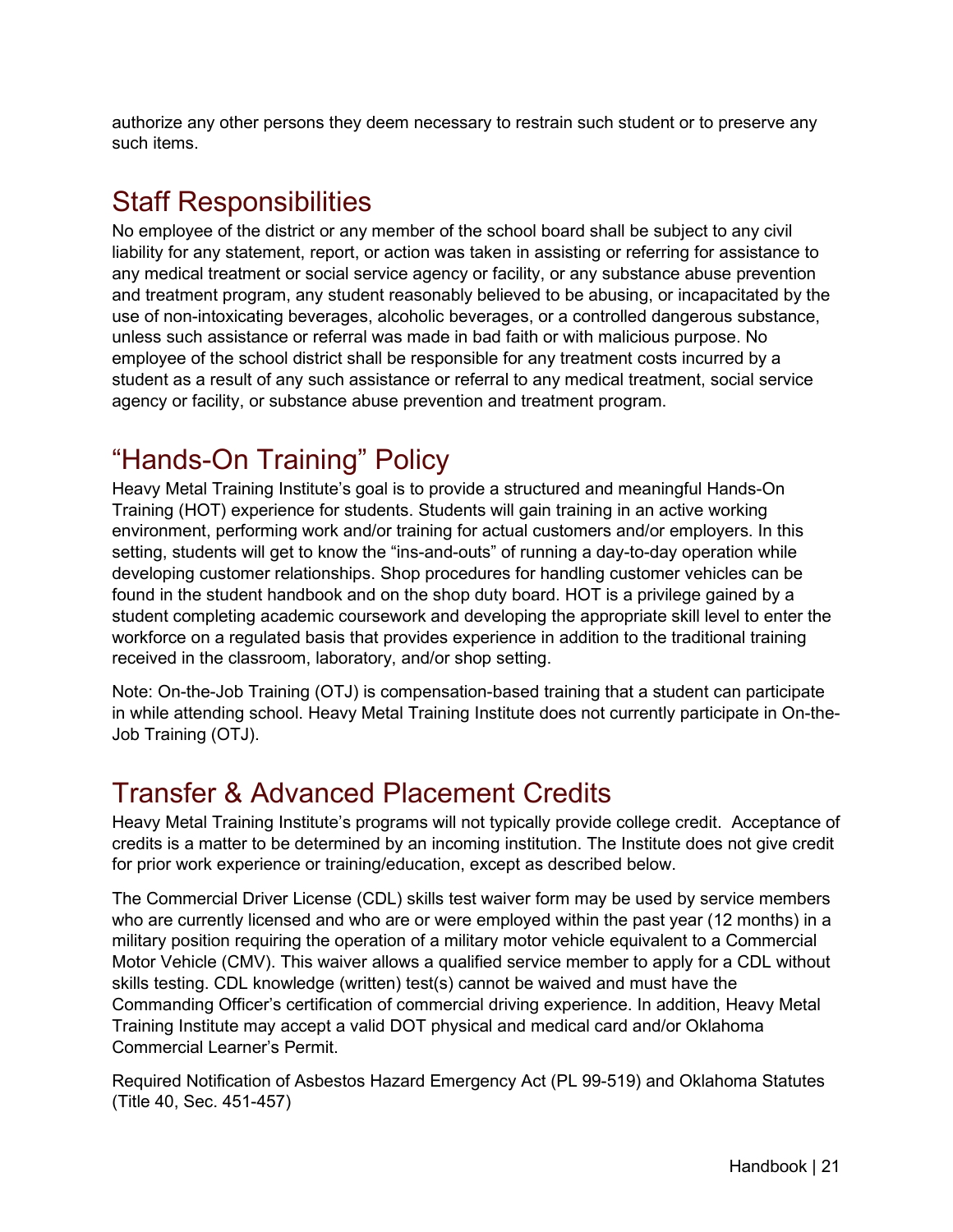The EPA requires all public and private schools to inspect all buildings for the presence of asbestos and to develop a management plan which identifies, defines procedures for managing, and schedules re-inspection of all asbestos present in the school. It has been determined there is no friable asbestos within the school. The management plan is reviewed annually by licensed personnel. This plan may be reviewed at the office listed below during normal working hours. All campuses have been tested for lead in the drinking water and radon gas and, in both cases, neither was present at a level that required any action. All questions concerning these matters may be addressed to the Director at (918) 276-2669.

# <span id="page-21-0"></span>Material Safety Data Sheets

Heavy Metal Training Institute prides itself on making every effort to ensure that all chemicals used on campus are used in a safe manner. Some of the chemical ingredients may constitute a hazard if used improperly. The proper usage and potential hazards of all chemicals are explained on their Material Safety Data Sheets (MSDS). Much of the information included on the MSDS relates to possible effects of overexposure to a chemical ingredient and not to a safe, acceptable level of exposure. In the modern industrial and workplace environment, it is impossible to avoid the use of chemicals. When the instructions are followed precisely, the recommended safety practices observed, and the student familiarizes themselves with the

MSDS for each chemical used the risk of overexposure and possible adverse health effects are dramatically reduced. A consumer should never use any chemical without completely familiarizing themselves with the appropriate instructions for use found on the MSDS.

The MSDS provides valuable information which will ensure the maximum product benefits while minimizing the consequences of misuse. The recommended safety equipment should always be used, and the chemical should be used in an area with proper ventilation. If a student is pregnant or plans to become so, the student should notify the instructor before using or being exposed to any chemicals. Students may ask for a list of the chemicals he/she will encounter and should take it to his /her doctor so that he/she may have the necessary information to advise them on prenatal care. The consumer of any chemical should always take whatever steps are required to avoid contact with the eyes or skin and discontinue use immediately if redness, rash, swelling, burning, tingling, or other allergic symptoms occur. Should any of these occur, students should notify their instructor and physician immediately. Students and staff must work together to keep the Heavy Metal Training Institute safe and accident-free.

# <span id="page-21-1"></span>Total Clock Hours Per Program

| 20 hours |
|----------|
| 20 hours |
|          |
|          |
| 40 hours |
|          |